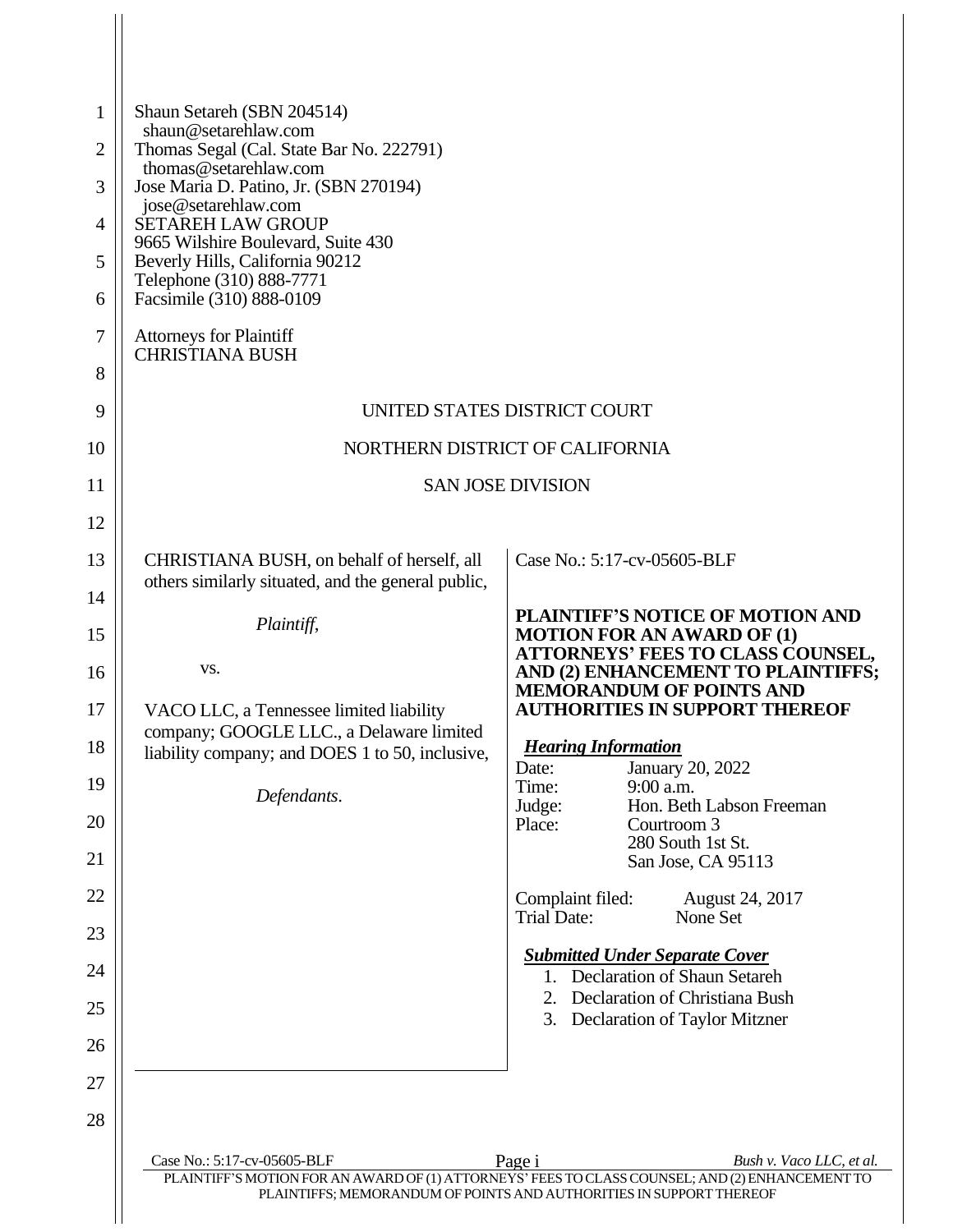| 1              |     |           | <b>TABLE OF CONTENTS</b>                                                                                                                 |                          |  |
|----------------|-----|-----------|------------------------------------------------------------------------------------------------------------------------------------------|--------------------------|--|
| $\overline{2}$ |     |           |                                                                                                                                          |                          |  |
| 3              | Ι.  |           |                                                                                                                                          |                          |  |
| $\overline{4}$ | II. |           |                                                                                                                                          |                          |  |
| 5              | Ш.  |           |                                                                                                                                          |                          |  |
| 6              |     |           |                                                                                                                                          |                          |  |
| 7              |     |           |                                                                                                                                          |                          |  |
| 8              |     |           |                                                                                                                                          |                          |  |
| 9              | IV. |           |                                                                                                                                          |                          |  |
| 10             |     | A.        |                                                                                                                                          |                          |  |
| 11             |     | <b>B.</b> |                                                                                                                                          |                          |  |
| 12             |     |           | 1.                                                                                                                                       |                          |  |
| 13             |     |           | 2.                                                                                                                                       |                          |  |
| 14             |     |           | 3.                                                                                                                                       |                          |  |
| 15             |     |           | 4.                                                                                                                                       |                          |  |
| 16             |     |           | 5.                                                                                                                                       |                          |  |
| 17             |     |           | The Fee is Reasonable Under the Common Fund Doctrine  133<br>6.                                                                          |                          |  |
| 18             |     |           | The standard fee award in class actions has, over time, resolved itself as one-<br>a)                                                    |                          |  |
| 19             |     |           |                                                                                                                                          |                          |  |
| 20             |     |           | Plaintiff seeks one-third of the Settlement Fund in fees and costs less than<br>b)                                                       |                          |  |
| 21             |     |           |                                                                                                                                          |                          |  |
| 22             |     |           | 7.                                                                                                                                       |                          |  |
| 23             |     |           | 8.<br>Important Public Policies Are Advanced by Awarding Reasonable Fees to Skilled                                                      |                          |  |
| 24             |     |           |                                                                                                                                          |                          |  |
| 25             |     | $C$ .     |                                                                                                                                          |                          |  |
| 26             |     | D.        | The Settlement Administrator's Expenses Should Be Approved19                                                                             |                          |  |
| 27             | V.  |           |                                                                                                                                          |                          |  |
| 28             |     |           |                                                                                                                                          |                          |  |
|                |     |           | Page i<br>Case No.: 5:17-cv-05605-BLF<br>PLAINTIFF'S MOTION FOR AN AWARD OF (1) ATTORNEYS' FEES TO CLASS COUNSEL; AND (2) ENHANCEMENT TO | Bush v. Vaco LLC, et al. |  |
|                |     |           | PLAINTIFFS; MEMORANDUM OF POINTS AND AUTHORITIES IN SUPPORT THEREOF                                                                      |                          |  |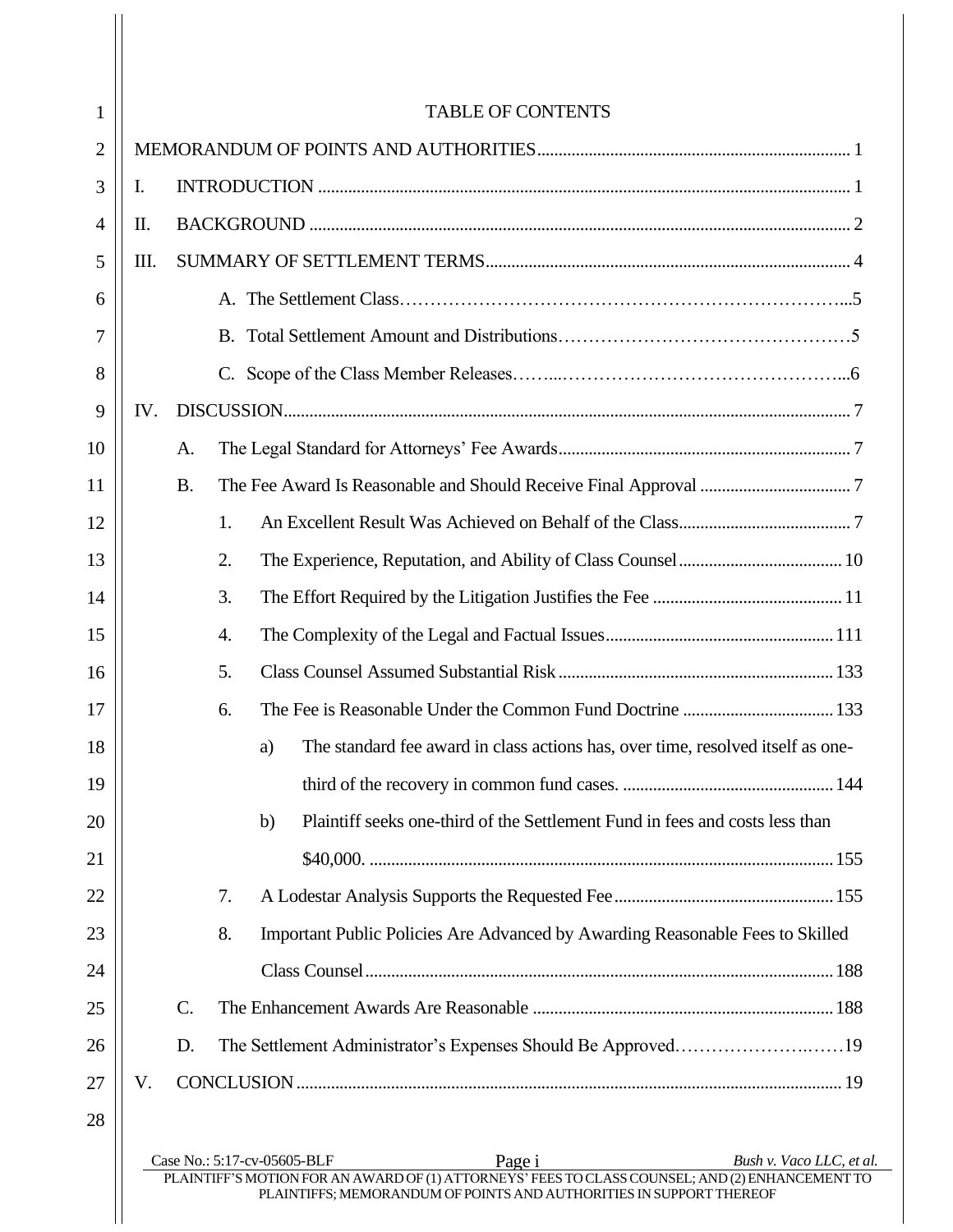| 1              | <b>TABLE OF AUTHORITIES</b>                                                                                                                                                                                                                  |  |  |
|----------------|----------------------------------------------------------------------------------------------------------------------------------------------------------------------------------------------------------------------------------------------|--|--|
| $\overline{2}$ | <b>CASES</b>                                                                                                                                                                                                                                 |  |  |
| 3              |                                                                                                                                                                                                                                              |  |  |
|                | 7-Eleven Owners for Fair Franchising v. Southland Corp., 85 Cal. App. 4th 1135 (2000) 10                                                                                                                                                     |  |  |
| 4              |                                                                                                                                                                                                                                              |  |  |
| 5              | American Eagle Ins. Co. v. King Resources Co., 556 F.2d 471, 478 (10th Cir. 1977) 10                                                                                                                                                         |  |  |
| 6              |                                                                                                                                                                                                                                              |  |  |
| 7              |                                                                                                                                                                                                                                              |  |  |
| 8              |                                                                                                                                                                                                                                              |  |  |
| 9              |                                                                                                                                                                                                                                              |  |  |
| 10             | Burnthorne-Martinez v. Sephora USA, Inc., 2018 WL 5310833, at *3 (N.D.Cal., 2018)14                                                                                                                                                          |  |  |
| 11             | California Grape Etc. League v. Industrial Welfare Com., 268 Cal. App. 2d 692 (1969)  18                                                                                                                                                     |  |  |
| 12             |                                                                                                                                                                                                                                              |  |  |
| 13             |                                                                                                                                                                                                                                              |  |  |
| 14             |                                                                                                                                                                                                                                              |  |  |
| 15             | Di Giacomo v. Plains All Am. Pipeline, Nos. 99–4137 & 99–4212, 2001 WL 34633373, at *10–11 (S.D.                                                                                                                                             |  |  |
| 16             |                                                                                                                                                                                                                                              |  |  |
| 17             |                                                                                                                                                                                                                                              |  |  |
| 18             | Fronda v. Staffmark Holdings, Inc., 2018 WL 2463101, at *13 (N.D.Cal., 2018)14                                                                                                                                                               |  |  |
| 19             | Garza v. Brinderson Constructors L.P., Northern District of California Case No.                                                                                                                                                              |  |  |
| 20             |                                                                                                                                                                                                                                              |  |  |
| 21             |                                                                                                                                                                                                                                              |  |  |
| 22             | Heritage Bond Litig., 2005 U.S Dist. LEXIS 13555 at *64 (C.D. Cal. June 10, 2005)10                                                                                                                                                          |  |  |
| 23             | Hopkins v. Stryker Sales Corp., No. 11-CV-02786- LHK, 2013 WL 496358, at *5 (N.D. Cal. Feb. 6,                                                                                                                                               |  |  |
| 24             |                                                                                                                                                                                                                                              |  |  |
| 25             | Immune Response Securities Litigation, 497 F. Supp. 2d 1166, 1174 (S.D. Cal. 2007)                                                                                                                                                           |  |  |
| 26             |                                                                                                                                                                                                                                              |  |  |
| 27             |                                                                                                                                                                                                                                              |  |  |
| 28             |                                                                                                                                                                                                                                              |  |  |
|                | Page ii<br>Case No.: 5:17-cv-05605-BLF<br>Bush v. Vaco LLC, et al.<br>PLAINTIFF'S MOTION FOR AN AWARD OF (1) ATTORNEYS' FEES TO CLASS COUNSEL; AND (2) ENHANCEMENT TO<br>PLAINTIFFS; MEMORANDUM OF POINTS AND AUTHORITIES IN SUPPORT THEREOF |  |  |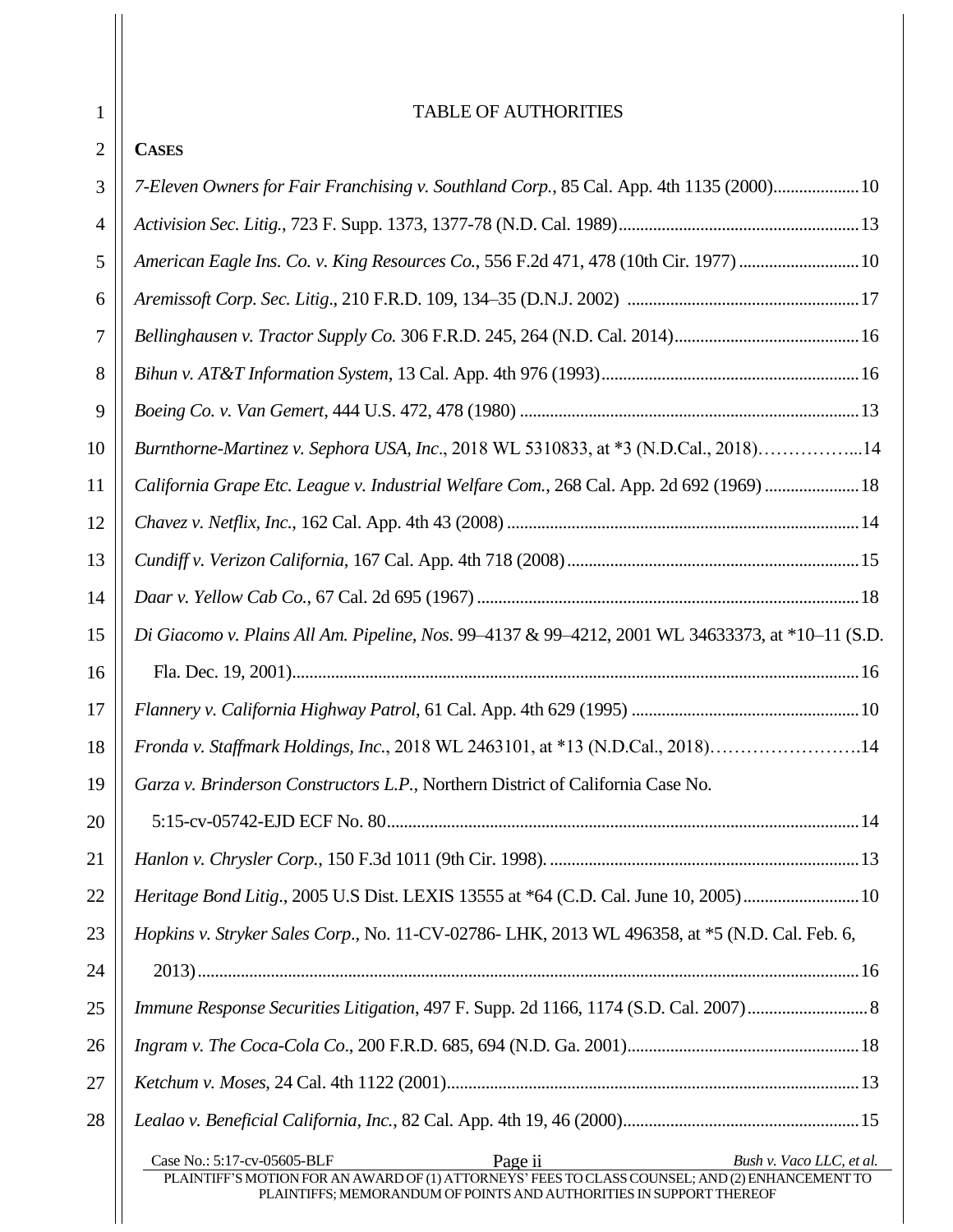| 1  |                                                                                                                                                                        |
|----|------------------------------------------------------------------------------------------------------------------------------------------------------------------------|
| 2  |                                                                                                                                                                        |
| 3  |                                                                                                                                                                        |
| 4  | Paul, Johnson, Alston, & Hunt v. Graulty, 886 F.2d 268, 272 (9th Cir. 1989) 14,17                                                                                      |
| 5  |                                                                                                                                                                        |
| 6  |                                                                                                                                                                        |
| 7  |                                                                                                                                                                        |
| 8  |                                                                                                                                                                        |
| 9  |                                                                                                                                                                        |
| 10 | Six Mexican Workers v. Arizona Citrus Growers, 904 F.2d 1301, 1311 (9th Cir. 1990)  14                                                                                 |
| 11 |                                                                                                                                                                        |
| 12 |                                                                                                                                                                        |
| 13 | Van Vranken v. Atlantic Richfield Company, 901 F. Supp. 294 (N.D. Cal. 1995)14,18                                                                                      |
| 14 | Vizcaino v. Microsoft Corp., 290 F.3d 1043, 1047 (9th Cir. 2002) 7,10,13,14,15,16,17                                                                                   |
| 15 |                                                                                                                                                                        |
| 16 |                                                                                                                                                                        |
| 17 |                                                                                                                                                                        |
| 18 |                                                                                                                                                                        |
| 19 |                                                                                                                                                                        |
| 20 |                                                                                                                                                                        |
| 21 |                                                                                                                                                                        |
| 22 |                                                                                                                                                                        |
| 23 |                                                                                                                                                                        |
| 24 |                                                                                                                                                                        |
| 25 |                                                                                                                                                                        |
| 26 |                                                                                                                                                                        |
| 27 |                                                                                                                                                                        |
| 28 |                                                                                                                                                                        |
|    | Page iii<br>Case No.: 5:17-cv-05605-BLF<br>Bush v. Vaco LLC, et al.                                                                                                    |
|    | PLAINTIFF'S MOTION FOR AN AWARD OF (1) ATTORNEYS' FEES TO CLASS COUNSEL; AND (2) ENHANCEMENT TO<br>PLAINTIFFS; MEMORANDUM OF POINTS AND AUTHORITIES IN SUPPORT THEREOF |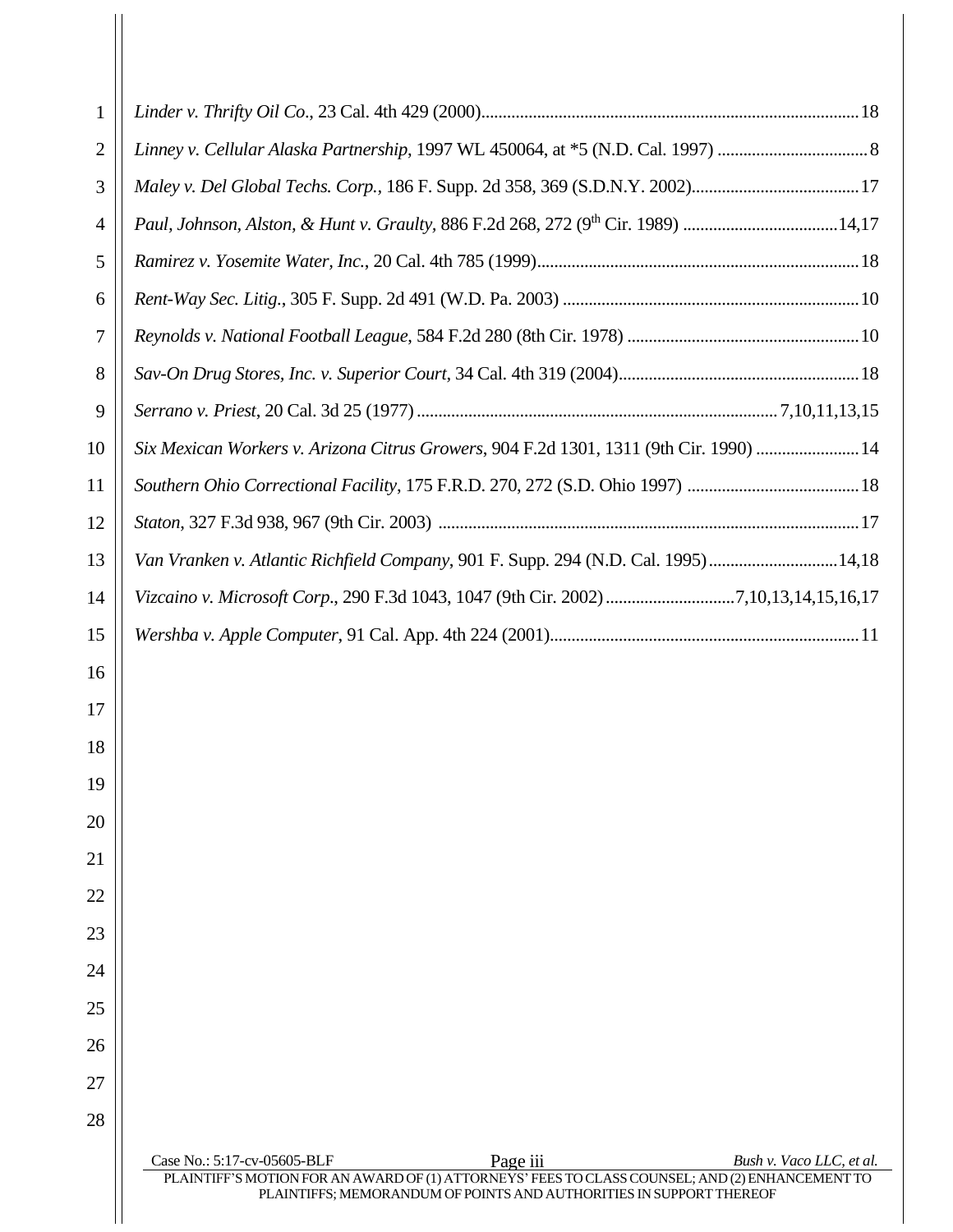| $\mathbf{1}$   | <b>STATUTES</b>                                                                                                                                                       |
|----------------|-----------------------------------------------------------------------------------------------------------------------------------------------------------------------|
| $\overline{2}$ | Labor Code 201, 202, 203, 204, 223, 226, 226.7, 510, 512, 1194, 1194.2, 1197, 1197.1, 1198, 28026                                                                     |
| 3              |                                                                                                                                                                       |
| $\overline{4}$ |                                                                                                                                                                       |
| 5              | <b>TREATISES</b>                                                                                                                                                      |
| 6              |                                                                                                                                                                       |
| 7              |                                                                                                                                                                       |
| 8              |                                                                                                                                                                       |
| 9              |                                                                                                                                                                       |
| 10             |                                                                                                                                                                       |
| 11             |                                                                                                                                                                       |
| 12             |                                                                                                                                                                       |
| 13             |                                                                                                                                                                       |
| 14             |                                                                                                                                                                       |
| 15             |                                                                                                                                                                       |
| 16             |                                                                                                                                                                       |
| 17             |                                                                                                                                                                       |
| 18             |                                                                                                                                                                       |
| 19             |                                                                                                                                                                       |
| 20             |                                                                                                                                                                       |
| 21             |                                                                                                                                                                       |
| 22             |                                                                                                                                                                       |
| 23             |                                                                                                                                                                       |
| 24             |                                                                                                                                                                       |
| 25             |                                                                                                                                                                       |
| 26             |                                                                                                                                                                       |
| 27             |                                                                                                                                                                       |
| 28             |                                                                                                                                                                       |
|                | Page iv<br>Case No.: 5:17-cv-05605-BLF<br>Bush v. Vaco LLC, et al.<br>PLAINTIFF'S MOTION FOR AN AWARD OF (1) ATTORNEYS' FEES TO CLASS COUNSEL; AND (2) ENHANCEMENT TO |
|                | PLAINTIFFS; MEMORANDUM OF POINTS AND AUTHORITIES IN SUPPORT THEREOF                                                                                                   |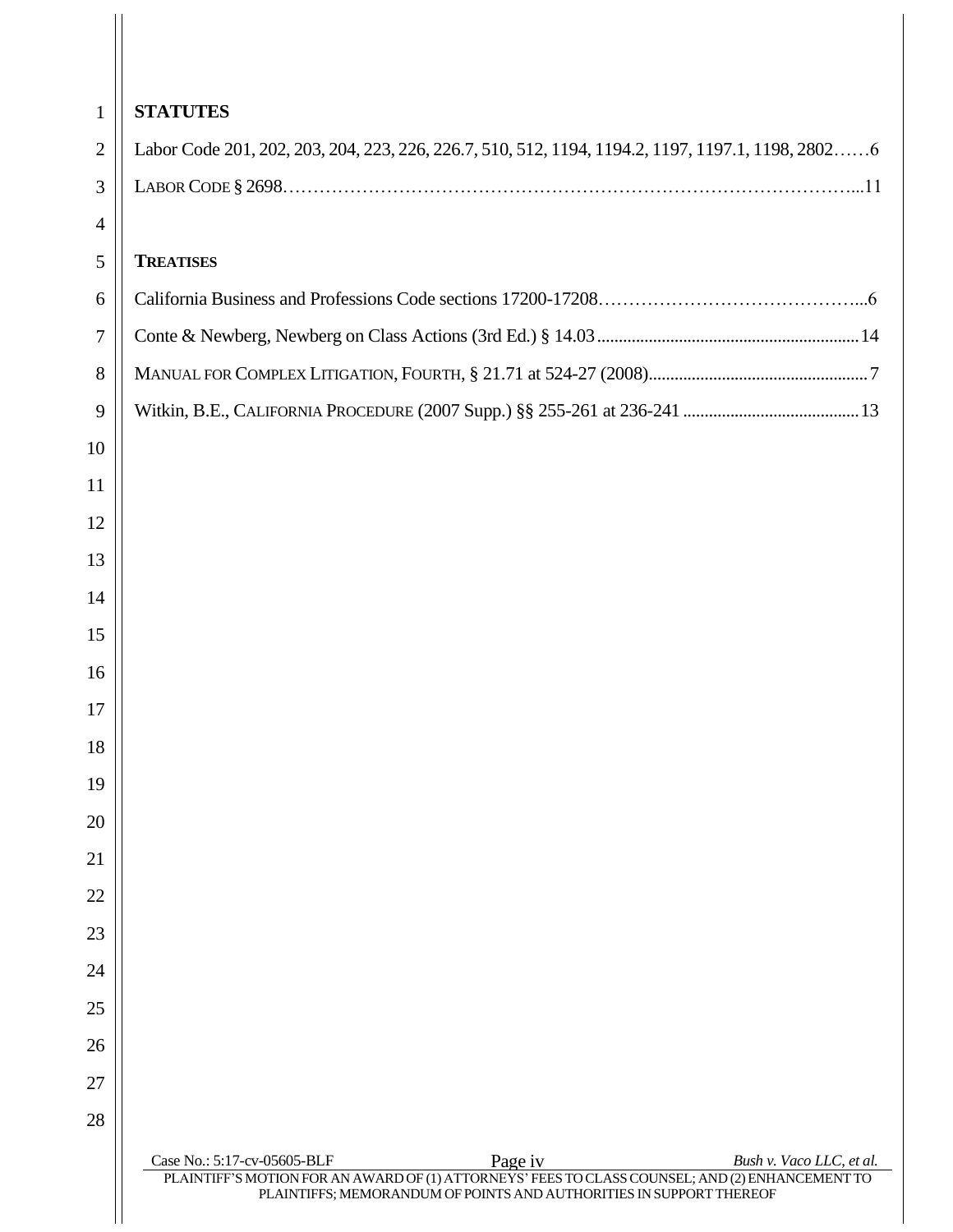# **TO THE COURT, TO ALL PARTIES AND TO THEIR COUNSEL OF RECORD:**

PLEASE TAKE NOTICE on January 20, 2022 at 9:00 a.m., in Courtroom 3 of the San Jose Courthouse of the U.S. District Court for the Northern District of California, located at 280 South 1st Street, in San Jose, California 95113, Plaintiff Christiana Bush ("Plaintiff") will and hereby does move this Court for an order: awarding fees to Class Counsel and an enhancement payment to Plaintiff.

Plaintiffs' motion is based on this Notice, the following Memorandum of Points and Authorities, the Declaration of Shaun Setareh, the Declaration of Christiana Bush, and the Declaration of Taylor Mitzner submitted herewith, all other pleadings and papers on file in this action, and any oral argument or other matter that may be considered by the Court.

#### **MEMORANDUM OF POINTS AND AUTHORITIES**

## <span id="page-5-0"></span>**I. INTRODUCTION**

The Settlement Fund here provides \$1,500,000 for 201 class members. This excellent settlement result was achieved after years of hard-fought litigation. The case was extremely risky, considering Defendants' defenses.

Plaintiff requests that the Court award Plaintiff's counsel \$500,000 in fees, which is one-third of the gross settlement and roughly 1.71 times the actual lodestar of Plaintiff's counsel and \$15,941.94 in costs. Although the fee award requested here is above the Ninth Circuit's starting point of a 25 percent benchmark, the fee request is appropriate given the excellent result obtained, the experience of counsel and the hours of work performed.

This is a putative wage and hour class action on behalf of the California Class, or "all persons employed by Vaco in California who were assigned to work at Google in any of the roles of Order Audit Operation Specialist, Content Bug Technician, Expedition Associate, and/or Expedition Team Lead, at any time from August 12, 2013 through September 9, 2021," and an Expedition FLSA Class, or "all persons employed by Vaco in the United who were assigned to work at Google in the position of Expedition Associate and/or Expedition Team Lead at any time from August 12, 2014 through September 9, 2021." The Settlement (of which the Court granted preliminary approval on September 9, 2021) provides for a Total Settlement Amount ("TSA") of \$1,500,000. California Class members will not have to make a claim but instead will be mailed checks directly, unless they timely and validly submit a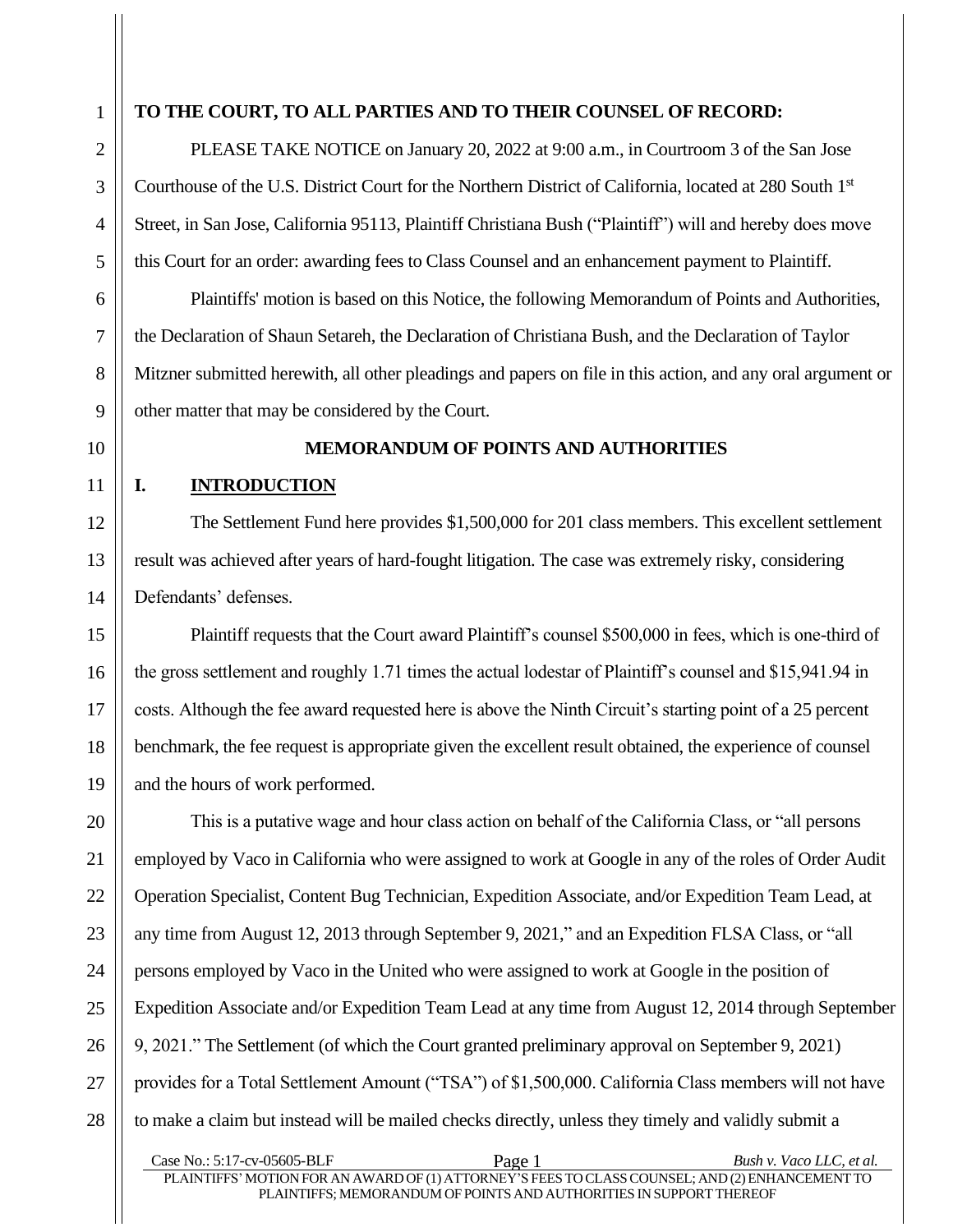Request for Exclusion from the Settlement. However, due to the opt-in requirements of FLSA claims under 29 U.S.C. 216(b), claims by the Expedition FLSA Class will be subject to the Class Members timely and validly submitting the Consent to Join Settlement form sent with the Class Notices. To the extent that Expedition FLSA Class Members do not opt into the Settlement, only up to 10% of the TSA in funds attributable to such persons will revert to the Defendant. Any other amounts remaining from uncashed checks will be transmitted to the Law Foundation of Silicon Valley as a *cy pres* recipient. The highest Settlement Share to be paid is approximately \$23,671.44 and the average Settlement Share to be paid is approximately \$7,378.38. (Declaration of Taylor Mitzner "Mitzner Decl." ¶ 16.) (It should be noted that these amounts will decrease if more FLSA Class members opt in.)

Plaintiffs achieved an excellent result for the class given that the operative claims are narrowly defined, and this case was vigorously defended at the pleading stage by experienced and skilled defense counsel. In fact, over the past few years, the Parties have gone through five separate amendments to the Complaint, each aimed at making the class definition more accurate and precise, Defendants working continually to constrain the scope of the class claims, while Plaintiff fought to maintain it. The Settlement was unquestionably the result of thorough factual and legal analyses and arms-length negotiations. The Agreement represents a fair, adequate and reasonable compromise of disputed wage claims. Indeed, Plaintiff obtained an excellent result for class members in the face of formidable opposition. Likewise, the Agreement's attorneys' fees and costs provisions are reasonable and consistent with Ninth Circuit precedent

Through this Motion, Plaintiff requests an award of attorney's fees and costs to Class Counsel and an enhancement award to Plaintiffs. On a percentage or lodestar basis, the fee award sought by this Motion is within the range of reasonableness. The costs incurred were only those costs necessary to successfully resolve this matter.

<span id="page-6-0"></span>**II. BACKGROUND**

Vaco LLC ("Vaco") provides staffing solutions to companies located in the Silicon Valley. (ECF 118, ¶ 5.) This includes the placement of temporary agents on contract projects for tech companies, which could result in short-term or long-term work depending on the project's duration. (*Id.*)

Case No.: 5:17-cv-05605-BLF Page 2 *Bush v. Vaco LLC, et al.* PLAINTIFFS' MOTION FOR AN AWARD OF (1) ATTORNEY'S FEES TO CLASS COUNSEL; AND (2) ENHANCEMENT TO PLAINTIFFS; MEMORANDUM OF POINTS AND AUTHORITIES IN SUPPORTTHEREOF

1 1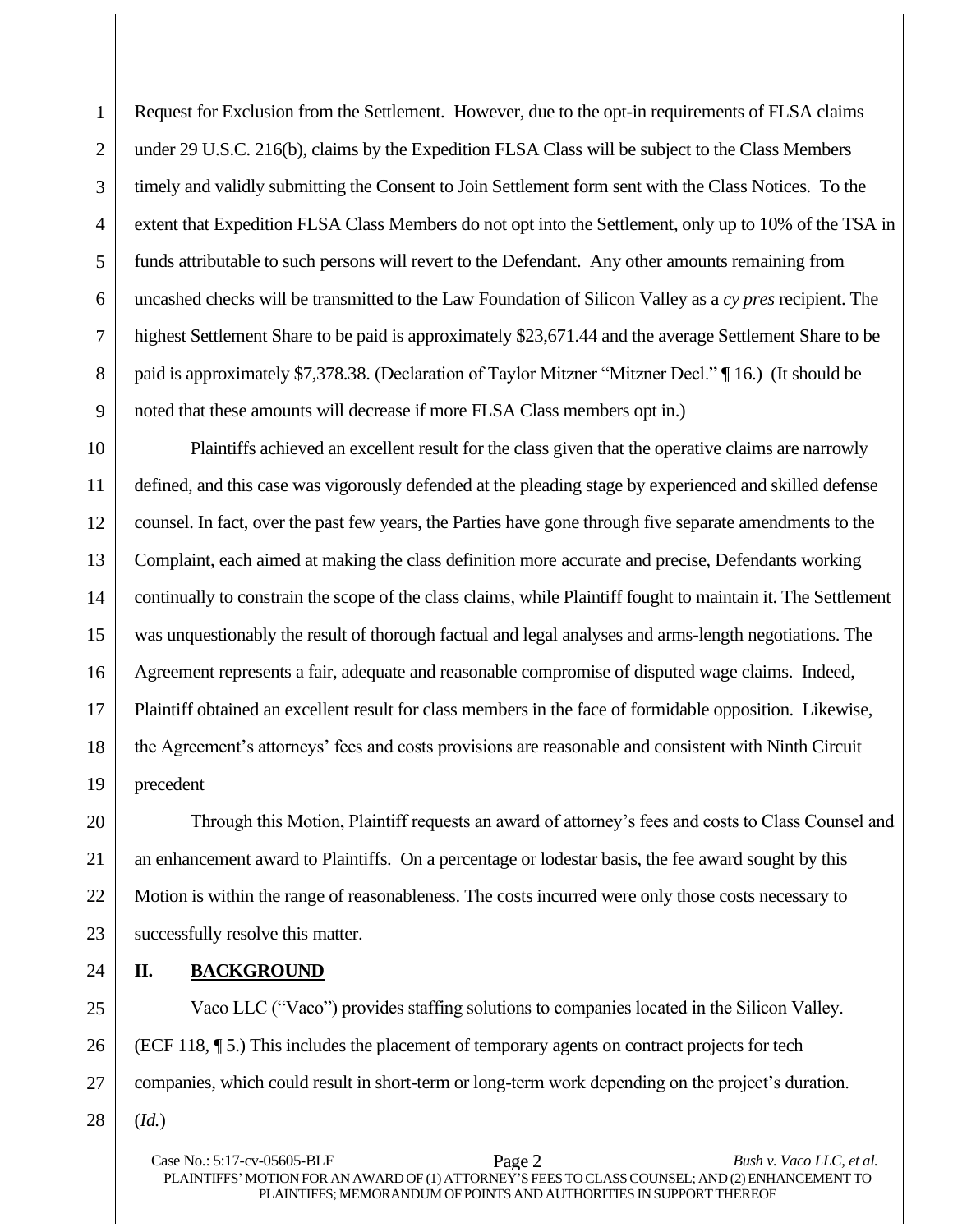Vaco hired Plaintiff on May 12, 2014 and assigned her to work at Google as an Order Audit Operations Specialist ("OAOS"). (*Id.*, ¶ 6.) On May 18, 2015, Vaco assigned Plaintiff to work at Google as a Content Bug Technician ("CBT"). (*Id.*) On September 12, 2015, Vaco assigned Plaintiff to work as part of a project for Google Expedition. (*Id.*) Prior to September 2017, Vaco classified "Expedition Leads" who oversaw work on the team as exempt from overtime; however, following a claim filed by counsel for Plaintiff here, out of an abundance of caution Vaco converted those employees to non-exempt. (*Id.*)

On August 24, 2017, Plaintiff**<sup>1</sup>** filed suit in Santa Clara Superior Court, asserting 8 claims against Defendants.**<sup>2</sup>** (ECF 1-1, Ex. A.)

On September 27, 2017, the Vaco Defendants removed the Action to the U.S. District Court for the Northern District of California (the "Northern District"). (ECF 1.) On October 31, 2017, Plaintiff filed a First Amended Complaint ("FAC") alleging a ninth claim for civil penalties under the California Private Attorneys General Act of 2004 ("PAGA") and narrowing the class definition to just those employees who worked for the Vaco Defendants who were assigned to Google during the class period. (ECF 20.) After Google filed a Motion to Dismiss Plaintiff's FAC, the Court issued an order on May 2, 2018, granting Google's motion to dismiss the FAC, with leave to amend, except that Plaintiff's PAGA cause of action was dismissed without leave to amend. (ECF 44.)

On May 23, 2018, Plaintiff filed a Second Amended Complaint ("SAC") dropping her PAGA claim but keeping all other causes of action. (ECF 47.) After Defendants filed a Motion to Dismiss Plaintiff's SAC, the Court issued an order, on December 3, 2018, dismissing Plaintiff's SAC with leave to amend. (ECF 60.)

On January 23, 2019, Plaintiff filed a Third Amended Complaint ("TAC"). (ECF 65.) After

**<sup>2</sup>** In the Complaint, VACO TECHNOLOGY SERVICES, LLC, VACO SAN FRANCISCO, LLC, VACO LA JOLLA, LLC, VACO ORANGE COUNTY, LLC, and VACO LOS ANGELES, LLC (the "Vaco Defendants") were named. (ECF 1-1, Ex. A.) In the 5AC and in the Settlement, Vaco LLC has replaced all the formerly named Vaco Defendants. (ECF 118, ¶ 9, Ex. 1.)

| Case No.: 5:17-cv-05605-BLF | Page 3                                                                                          | Bush v. Vaco LLC, et al. |
|-----------------------------|-------------------------------------------------------------------------------------------------|--------------------------|
|                             | PLAINTIFFS' MOTION FOR AN AWARD OF (1) ATTORNEY'S FEES TO CLASS COUNSEL; AND (2) ENHANCEMENT TO |                          |
|                             | PLAINTIFFS: MEMORANDUM OF POINTS AND AUTHORITIES IN SUPPORT THEREOF                             |                          |

**<sup>1</sup>** This action essentially continued from where *Trujillo v. Vaco Technology Services, Inc., et al.*, Santa Clara Superior Court Case No. 1-15-CV-280846, left off after the plaintiff there settled with Defendants on an individual basis; this action involves the same Defendants, the same counsel of record, but a new class representative in Plaintiff. (ECF 118, ¶ 4.)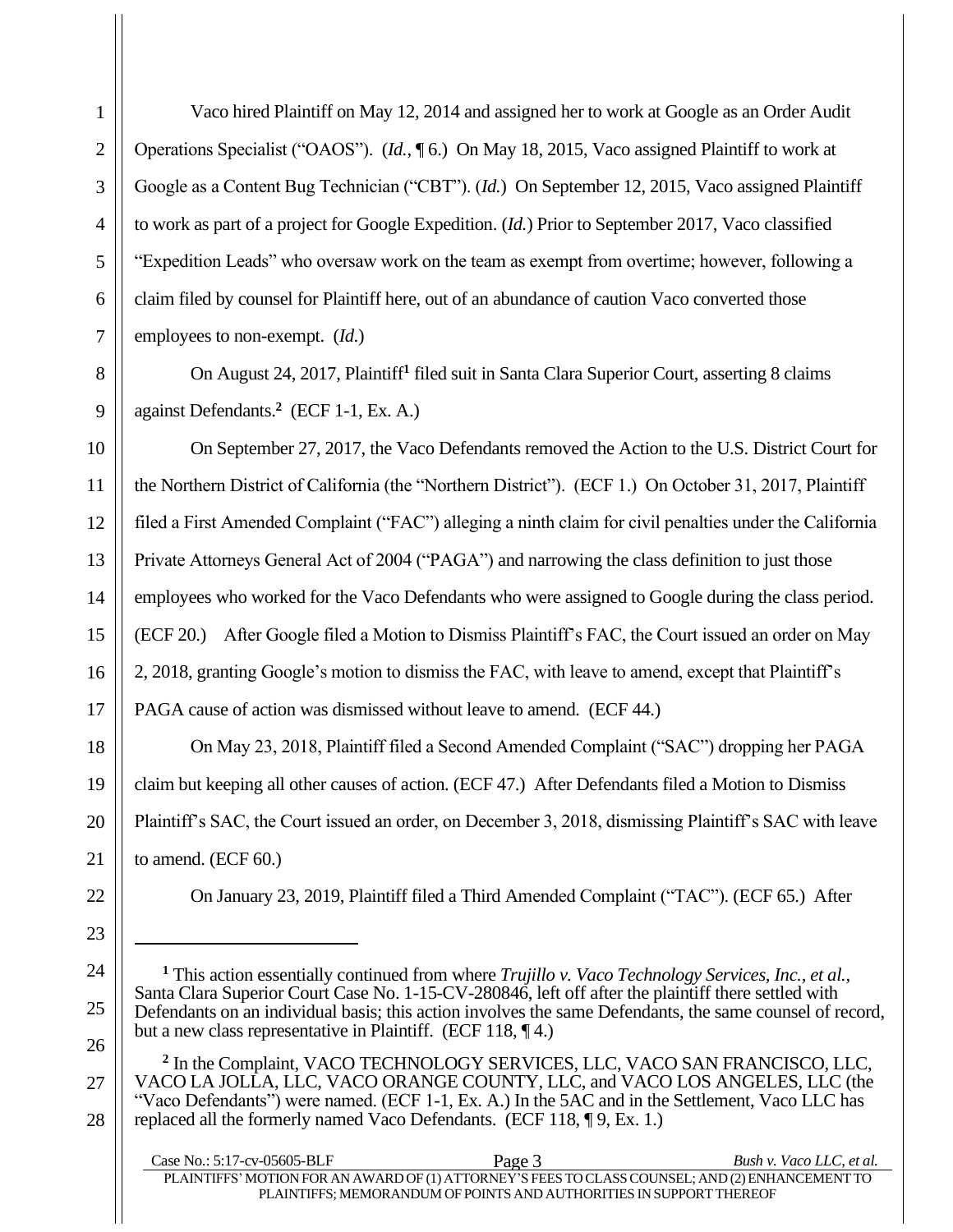Defendants filed a Motion to Dismiss Plaintiff's TAC, the Court issued an order, on July 22, 2019, dismissing the TAC with leave to amend in part and without leave to amend in part. (ECF 85.)

On August 12, 2019, Plaintiff filed a Fourth Amended Complaint ("4AC"). (ECF 87.) After Defendants filed a Motion to Dismiss Plaintiff's 4AC, the Court issued an order, on February 12, 2020, denying Defendants' motion. (ECF 103.) On February 26, 2020, Google filed its Answer to the 4AC. (ECF 104.) On March 11, 2020, Vaco did likewise. (ECF 105.)

On August 31, 2020, the Parties participated in a full-day private, arm's-length mediation with Tripper Ortman, Esq., serving as neutral. (ECF 118, ¶ 7.) Through informal discovery in advance of mediation, Defendants provided Class Counsel with documents, including copies of all applicable versions of personnel and payroll policies, contact information for the putative class, and records reflecting Class Members' hours worked and wages paid, amongst numerous other documents, as well as payroll and time clock data for the putative class. (*Id.*)

At the mediation, the Parties debated their legal positions, the likelihood of certification of Plaintiffs' claims, and the legal bases for the claims and defenses. (*Id*., ¶ 8.) Ultimately, the Parties agreed to resolve this matter on a class-wide basis and memorialized their agreement in a Memorandum of Agreement, which was signed by the parties on December 3, 2020. (*Id.*) Following further negotiations, the Parties finalized the long-form Agreement, which the Parties executed on February 1, 2021. (*Id*.)

On February 19, 2021, the Parties filed a stipulation, pursuant to the Agreement, to file a Fifth Amended Complaint ("5AC") to substitute Vaco LLC for the Vaco Defendants in the action. (ECF 116.) The 5AC also changes Google's name from "Google, Inc." to "Google LLC." (*Id*.) The Parties filed the Motion for Preliminary Approval on the same day. (ECF 117.) The Court granted the Stipulation on February 22, 2021. (ECF 120.) Plaintiff filed the 5AC separately, as requested by the Court, on August 18, 2021. (ECF 127.) The Parties modified the terms of the Settlement per the Court's request, and submitted a fully executed copy of the Amended Settlement Agreement to the Court on August 21, 2021. (ECF 129.) The Court granted preliminary approval on September 9, 2021. (ECF 133.)

# 27 27

28 28

1 1

2 2

3 3

4 4

5 5

6 6

7 7

8 8

9 9

10 10

11 11

12 12

13 13

14 14

15 15

16 16

17 17

18 18

19 19

20 20

21 21

22 22

23 23

24 24

25 25

26 26

# <span id="page-8-0"></span>**III. SUMMARY OF SETTLEMENT TERMS**

The following is a summary of the material elements of the Settlement.

Case No.: 5:17-cv-05605-BLF Page 4 *Bush v. Vaco LLC, et al.* PLAINTIFFS'MOTION FOR AN AWARD OF (1) ATTORNEY'S FEESTO CLASSCOUNSEL; AND (2)ENHANCEMENTTO PLAINTIFFS; MEMORANDUM OF POINTS AND AUTHORITIES IN SUPPORTTHEREOF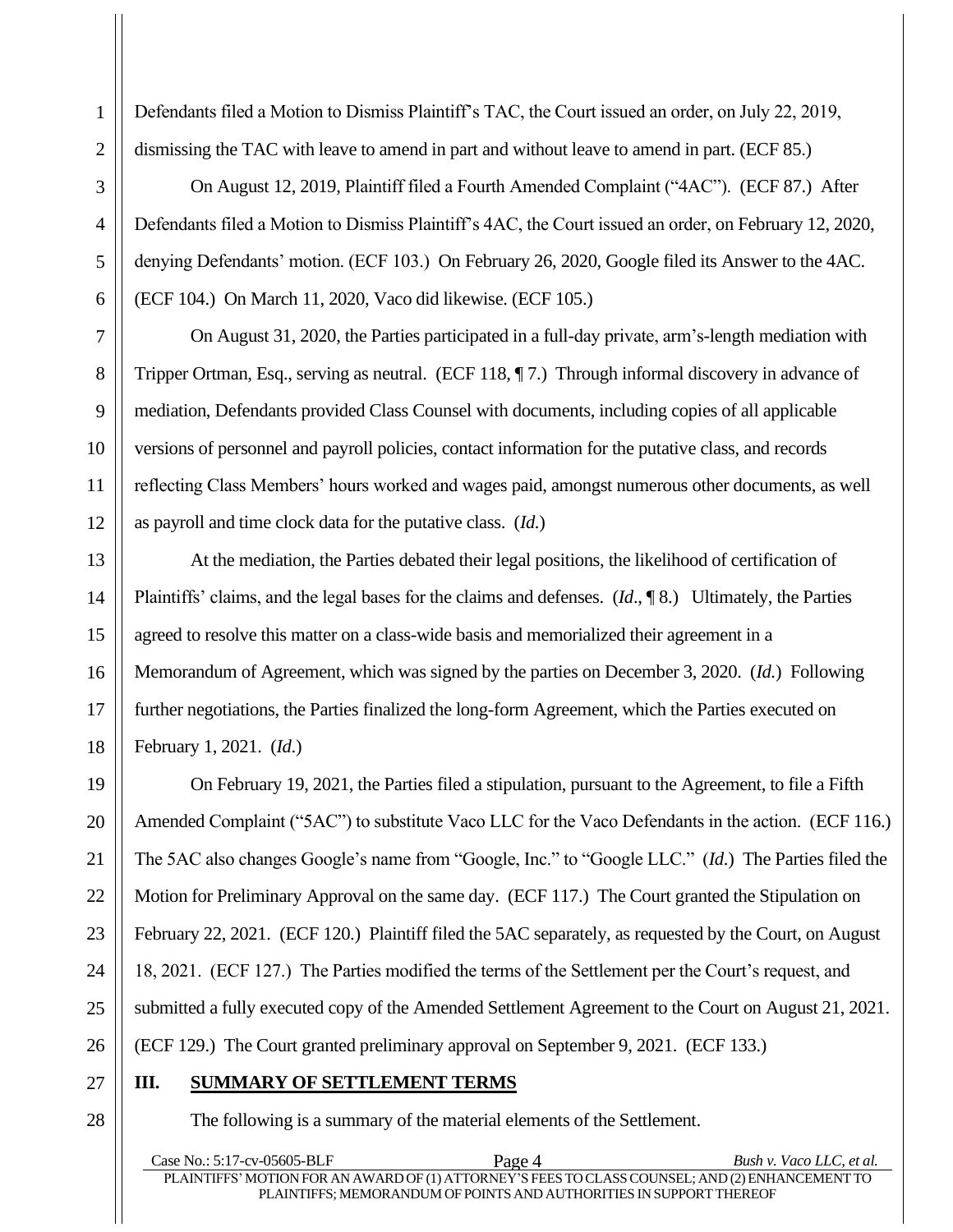# **The Settlement Class.**

The classes conditionally certified are defined as:

- **California Class**: All persons employed by Vaco in California, who were assigned to work at Google in any of the roles of Order Audit Operation Specialist, Content Bug Technician, Expedition Associate, and/or Expedition Team Lead, at any time from August 12, 2013 through September 9, 2021. (ECF 133, at 2.)
- **Expedition FLSA Class:** All persons employed by Vaco in the United States, who were assigned to work at Google in the position of Expedition Associate and/or Expedition Team Lead, at any time from August 12, 2014 through September 9, 2021. (*Id.*)

## **Total Settlement Amount and Distributions.**

Defendants will pay a maximum aggregate TSA of **\$1,500,000**. (Agreement, §§ I(EE), III(A).) The TSA covers: (1) the Class Representative payment of **\$7,500** to Plaintiff in compensation for having prosecuted the action and undertaken the risk of payment of costs in the event this matter had not been successfully concluded (*Id*, § III(C)(1)); (2) Settlement Payment paid to Class Members for their class claims (*Id*, § III(B)(1)); (3) the Class Members' respective shares of any applicable payroll taxes (including but not limited to Class Members' FICA and FUTA contributions and any other taxes) attributable to any payments under the Settlement (*Id.*, § III(B)(4)); (4) the Class Counsel Award, consisting of attorneys' fees not to exceed **\$500,000** (1/3 of the TSA), plus costs not to exceed **\$40,000 (the actual costs incurred which Plaintiff is seeking are\$15,941.94)** to compensate Class Counsel for all work performed thus far and all work remaining to be performed in connection with the Settlement, including without limitation documenting and administering the Settlement and securing Court approval (*Id*, §§ I(H) and III(C)(2)); and (5) the fees and expenses of the Settlement Administrator, expected not to exceed **\$7,250** (*Id.,* §§ III(C)(3) and (D)).

After all Court-approved deductions from the TSA, it is estimated that the NSA payable to Class Members, including related tax payments but excluding Defendants' portion of tax payments,

Case No.: 5:17-cv-05605-BLF Page 5 *Bush v. Vaco LLC, et al.* PLAINTIFFS' MOTION FOR AN AWARD OF (1) ATTORNEY'S FEES TO CLASS COUNSEL; AND (2) ENHANCEMENT TO PLAINTIFFS; MEMORANDUM OF POINTS AND AUTHORITIES IN SUPPORTTHEREOF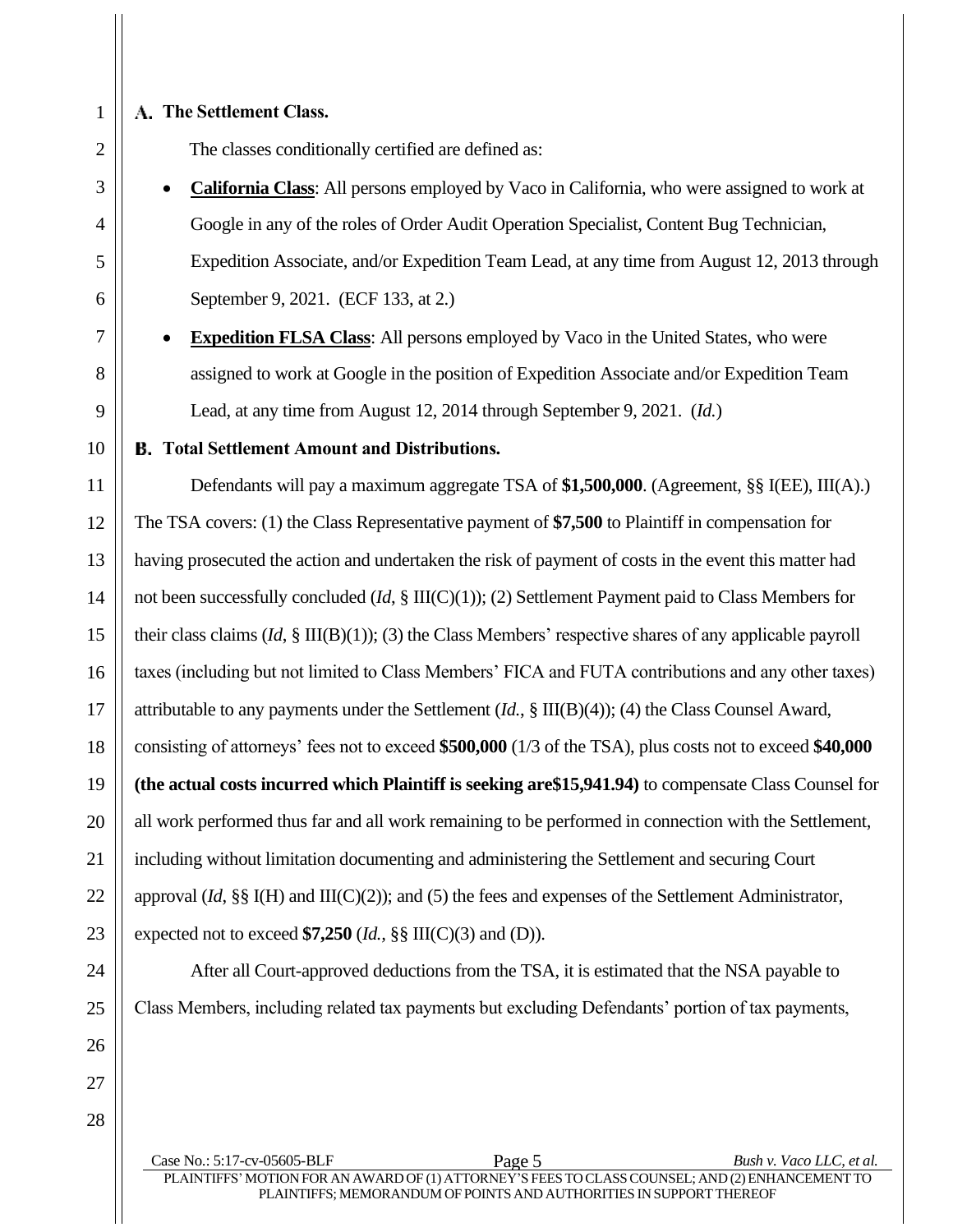will be \$969,308.06 out of the \$1,500,000 TSA.<sup>3</sup> To fairly allocate settlement funds based on each Class Member's dates of employment as a Class Member, the distribution amount will be calculated as follows: each Participating Class Member (*i.e*., California Class Members who do not opt out and those FLSA Class Members who opt in to the Agreement pursuant to its procedures (Agreement, § I(Z)) will receive a payment equal to the NSA times the ratio of (i) the number of Covered Workweeks that he or she worked to (ii) the total number of Covered Workweeks worked by all Class Members. (*Id.*, at § III(B)(1).) For the California Class, the number of Covered Workweeks will be measured from August 12, 2013 to September 9, 2021; for the FLSA Class, the number of Covered Workweeks will be measured from August 12, 2014 to September 9, 2021. (*Id.*) To calculate the estimated Settlement Share reported to Class Members in the Notice of Estimated Settlement Award, it will be assumed that no California Class Members opt out or request exclusion and that all FLSA Class Members opt into the Settlement. (*Id.*)

In the event that more than **\$969,308.06** remains in the NSA after payment of the Class Counsel fees and costs, Class Representative Payment, and Settlement Administrator's fees and costs, then the class Settlement Shares allocated to Class Members, will be increased on a *pro rata* basis, in proportion to the amounts estimated above. (*Id.*, ¶ I(X).) Finally, if the actual number of Covered Workweeks is over 10% greater than the aggregate of 1,752 exempt employee workweeks and 8,309 non-exempt employee workweeks, the TSA will increase on a *pro rata* basis equal to the increase in class size. (*Id.*, ¶ III(I).)

# **Scope of the Class Member Releases**

In consideration for their Settlement Shares, as of the date the Settlement becomes Final (as defined in Agreement section I(R)), each California Class Member who did not timely and properly opt out of the Agreement, shall release any and all known and unknown claims against Vaco LLC, Google LLC, and any of their present and former parents, subsidiaries and affiliated companies or entities, and their respective officers, directors, employees, partners, members, shareholders and agents, and any other successors, assigns and legal representatives and their related persons and entities (collectively, "Released

26 26

1 1

**<sup>3</sup>** The Mitzner Declaration provides a slightly lower number because it assumes the Court will award the maximum \$40,000 in costs specified in the Settlement Agreement.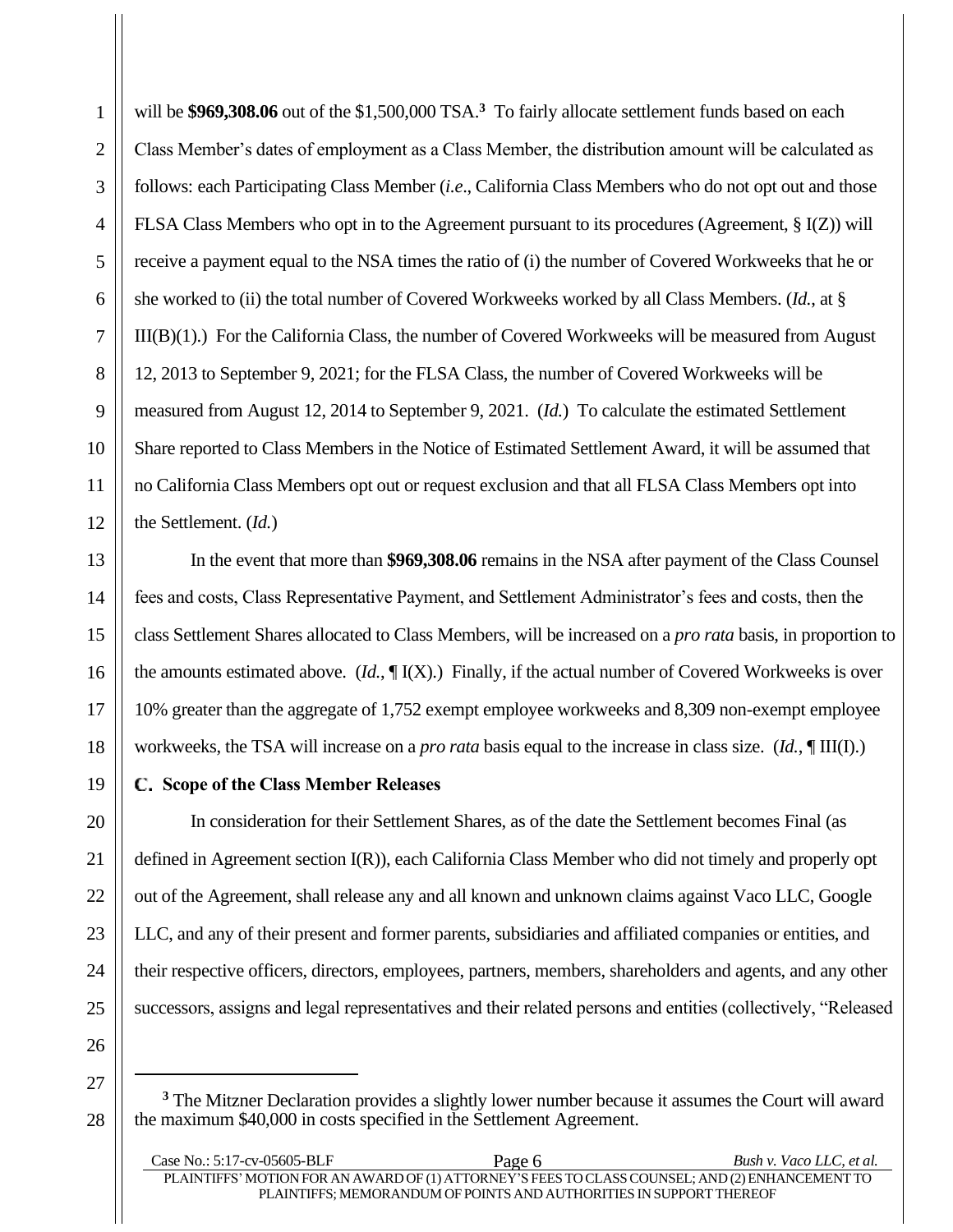Parties"), based on the facts alleged in the operative complaint, including that from August 12, 2013 through the date on which the Court grants preliminary approval of the Settlement, Defendants failed to provide meal periods; provide rest periods; pay hourly wages; pay overtime compensation; indemnify employees for business expenses; provide accurate itemized wage statements; and pay all wages due to discharged and quitting employees. The released claims include but are not limited to claims brought under California Labor Code sections 201, 202, 203, 204, 223, 226, 226.7, 510, 512, 1194, 1194.2, 1197, 1197.1, 1198, 2802, California Business and Professions Code sections 17200-17208, and the Industrial Welfare Commission Wage Orders. (Agreement, § III(F)(2).)

In consideration for their Settlement Shares, as of the date the Settlement becomes Final (as defined in Agreement section I(R)), each FLSA Class Member who timely and properly opted into the Agreement, shall be deemed to have fully, finally, and forever released the Released Parties any and all known and unknown claims that arise out of the allegations that, from August 12, 2014 through September 9, 2021, Defendants failed to pay for all hours worked; failed to pay overtime wages; and failed to keep accurate records of all hours worked. The released claims include but are not limited to claims under the Fair Labor Standards Act (FLSA), 29 U.S.C. §§ 201 et seq., and any similar federal, state, municipal or local laws. (Agreement, § III(F)(3).

## <span id="page-11-0"></span>**IV. DISCUSSION**

<span id="page-11-1"></span>

1 1

2 2

3 3

4 4

5 5

6 6

7 7

8 8

9 9

10 10

11 11

12 12

13 13

14 14

15 15

16 16

17 17

18 18

19 19

20 20

21 21

22 22

23 23

24 24

25 25

26 26

# **A. The Legal Standard for Attorneys' Fee Awards**

California and the Ninth Circuit, and all federal courts, for that matter, use similar criteria to assess a fee request attendant to a motion for final approval, including: (i) the results achieved on behalf of the class; (ii) class counsel's experience, reputation and ability; (iii) the time and labor required by the litigation; (iv) whether class counsel was precluded from other work; (v) the complexity of the litigation; and (vii) the contingent nature of the litigation. *See Serrano v. Priest*, 20 Cal. 3d 25, 49 (1977); *accord Vizcaino v. Microsoft Corp.*, 290 F.3d 1043, 1048-50 (9th Cir. 2002) (identifying similar criteria); *see also* Herr, MANUAL FOR COMPLEX LITIGATION, FOURTH, § 21.71 at 524-27 (2008) (survey of federal criteria similar to California criteria).

> Case No.: 5:17-cv-05605-BLF Page 7 *Bush v. Vaco LLC, et al.* PLAINTIFFS' MOTION FOR AN AWARD OF (1) ATTORNEY'S FEES TO CLASS COUNSEL; AND (2) ENHANCEMENT TO PLAINTIFFS; MEMORANDUM OF POINTS AND AUTHORITIES IN SUPPORTTHEREOF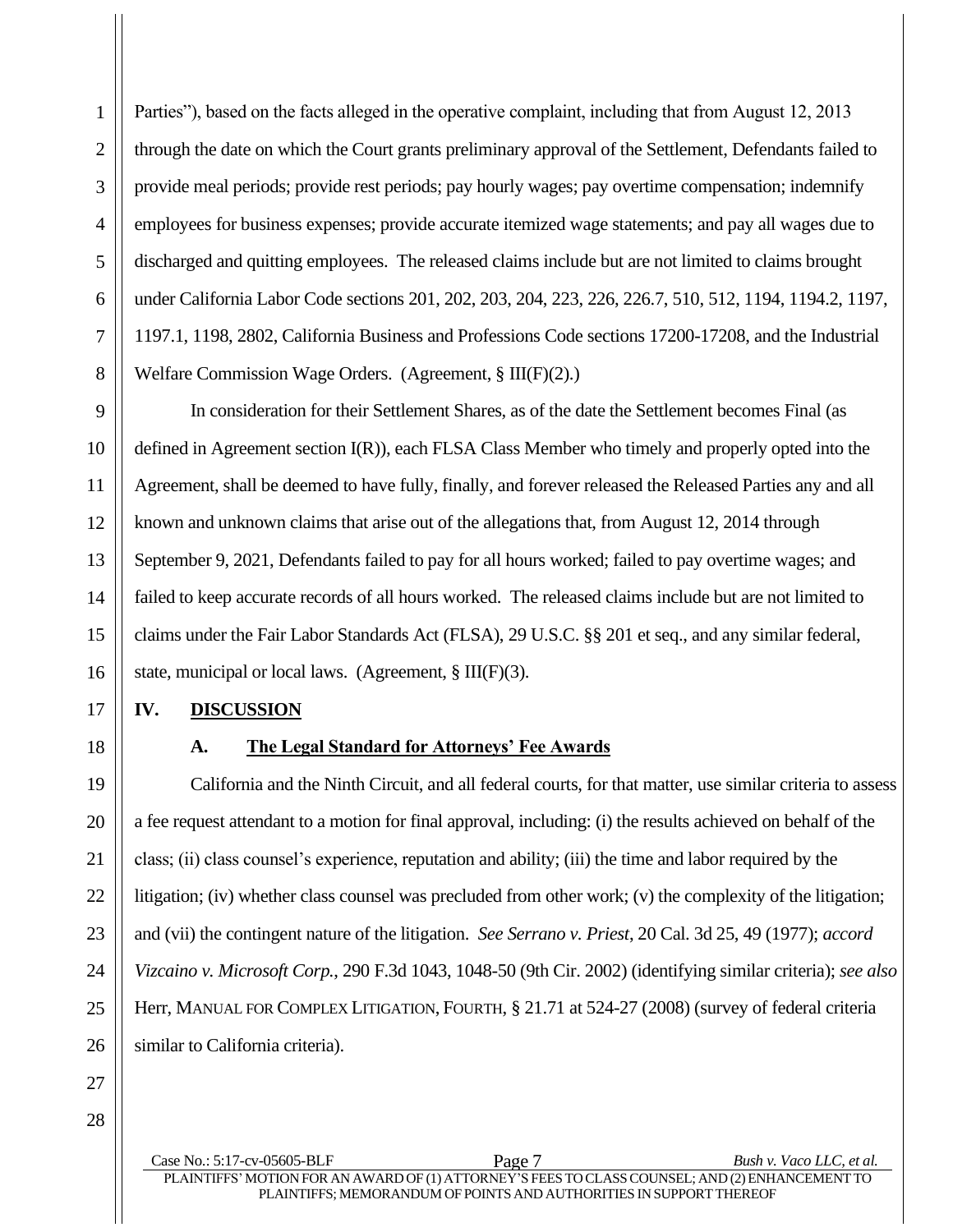#### <span id="page-12-0"></span>**B. The Fee Award Is Reasonable and Should Receive Final Approval**

## **1. An Excellent Result Was Achieved on Behalf of the Class**

<span id="page-12-1"></span>The benefit achieved on behalf of class members defines a primary yardstick against which any fee motion is measured. *See Serrano*, 20 Cal. 3d at 49; *accord Vizcaino*, 290 F.3d at 1048.

The Parties reached a Settlement in good faith after negotiating at arm's length with a professional mediator and receiving a mediator's proposal. (ECF 118, ¶ 7.) Settlement occurred only after extensive informal discovery commenced. Through informal discovery in advance of mediation, Defendants provided Class Counsel with documents, including copies of all applicable versions of personnel and payroll policies, contact information for the putative class, and records reflecting Class Members' hours worked and wages paid, amongst numerous other documents, as well as payroll and time clock data for the putative class. (*Id.*)

The information obtained through Plaintiff's informal discovery in advance of mediation including Defendants' employee records and the additional, detailed data about class composition produced for mediation, were sufficient to permit Plaintiff's counsel to adequately evaluate the settlement. (Setareh Decl., ¶ 31.) And, notably, approval of a class action settlement does not require that discovery be exhaustive. *See*, *e.g*., *In re Immune Response Securities Litigation*, 497 F. Supp. 2d 1166, 1174 (S.D. Cal. 2007) (settlement approved where informal discovery gave the parties a clear view of the strength and weaknesses of their cases). The fact that settlement results from arm's length negotiations following "relevant discovery" creates "a presumption that the agreement is fair." *Linney v. Cellular Alaska Partnership*, 1997 WL 450064, at \*5 (N.D. Cal. 1997).

With respect to the claims asserted on behalf of the settlement Class in this case, there are significant risks that support the reduced compromise amount. First, there is risk that class certification could have been denied by way of contested motion. Indeed, while some courts have certified cases of this nature by way of contested motion, including cases brought by Plaintiffs' counsel, there are also numerous decisions where courts have declined to certify such claims. As such, while Plaintiff believes that her claims are amenable to class treatment for purposes other than settlement, Defendants fully intended to contest any motion for class certification and the possibility that class certification might be denied factored into Plaintiff's evaluation of the inherent risks of further litigation. This risk is heightened

Case No.: 5:17-cv-05605-BLF Page 8 *Bush v. Vaco LLC, et al.* PLAINTIFFS' MOTION FOR AN AWARD OF (1) ATTORNEY'S FEES TO CLASS COUNSEL; AND (2) ENHANCEMENT TO PLAINTIFFS; MEMORANDUM OF POINTS AND AUTHORITIES IN SUPPORTTHEREOF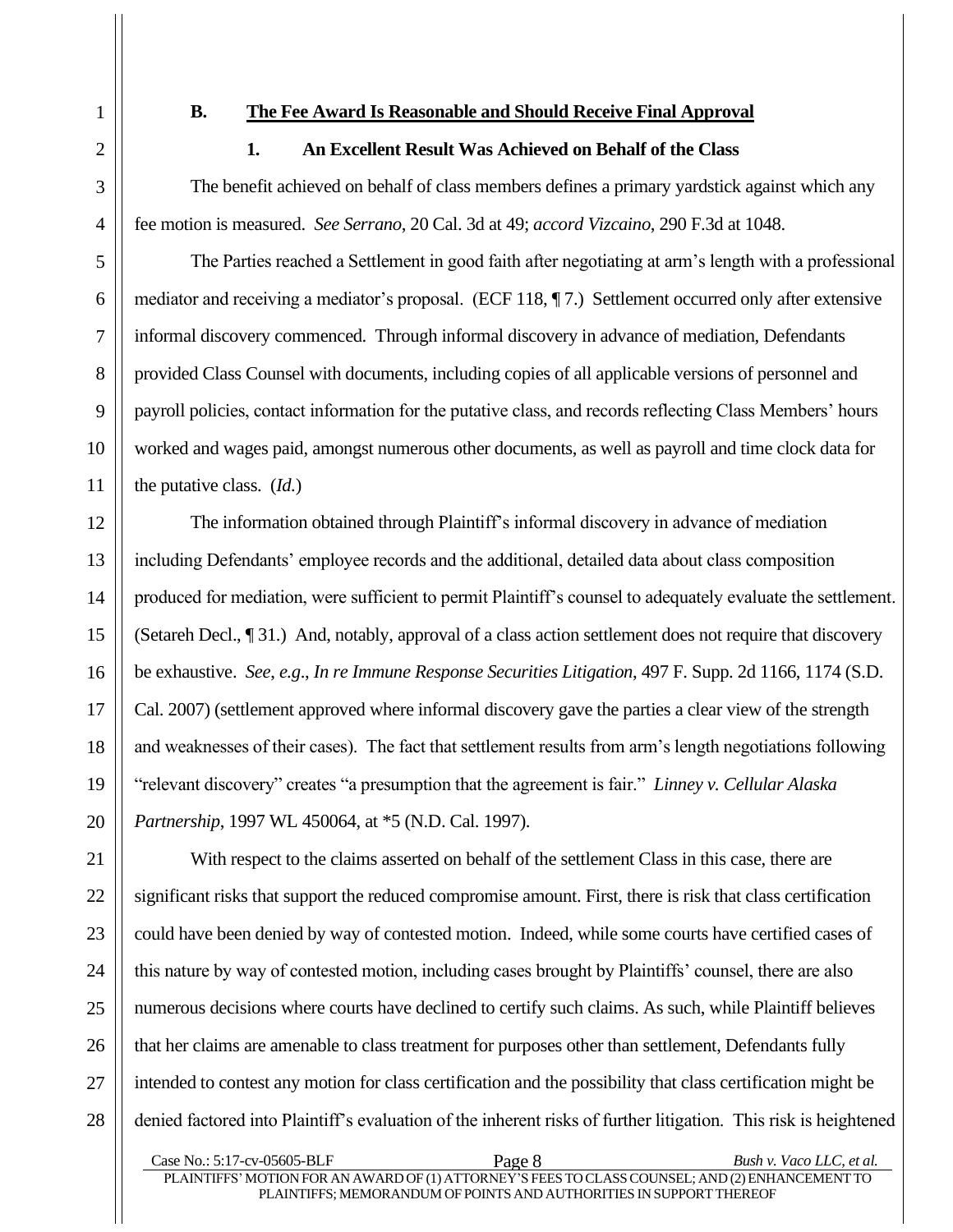by the fact that both parties would have been forced to engage in additional and protracted written discovery, would need to take further depositions, and would have needed to conduct additional factual investigations in order to gather further evidence in support of their positions.

Second, there is a risk that Defendant could have obtained summary judgment as to Plaintiff's claims. For example, Defendants contend that their timekeeping, meal and rest break, and expense reimbursement policies are legally compliant and that they are, in any event, not subject to common proof. (ECF 118, ¶ 12-15.)

Even if the Court granted class certification, prevailing at trial would require further risky litigation and likely involve an expensive battle of the experts. Defendant would certainly appeal any verdict favorable to the class, resulting in further delay and the risk that a favorable verdict would be overturned on appeal.

When facing an uncertain resolution of the claims in this Action, settlement is all the more reasonable. Indeed, the Total Settlement Amount will provide Settlement Class members with real and timely payments as opposed to the largely speculative awards that may or may not otherwise be obtained based on the various litigation risks going forward should the proposed Settlement not be approved. (Setareh Decl., ¶¶ 33-38.) Continued litigation of this lawsuit presented Plaintiffs and Defendant with substantial legal risks that were (and continue to be) very difficult to assess.

In light of the uncertainties of protracted litigation, the settlement amount reflects a fair and reasonable recovery for the settlement Class Members. (Setareh Decl., ¶ 37.) The settlement amount is, of course, a compromise figure. (*Id*., ¶ 37) By necessity it took into account risks related to liability, damages, and all the defenses asserted by the Defendant. (*Id*.) Moreover, each settlement Class Member will be given the opportunity to opt out of the Settlement, allowing those who feel they have claims that are greater than the benefits they can receive under this Settlement, to pursue their own claims. (*Id*.) With 201 class members in the class, the gross recovery for each class member is projected to exceed \$7,462 per employee  $(\$1,500,000/201 = \$7,462.69)$ . The value of this amount reflects a fair compromise well within the range of reasonableness. Given the strong case that Defendant could bring to bear to challenge liability, this is not an inconsequential sum in these challenging economic times. And, confirming the fundamental fairness of the settlement, Class Members who worked for Defendant longer will receive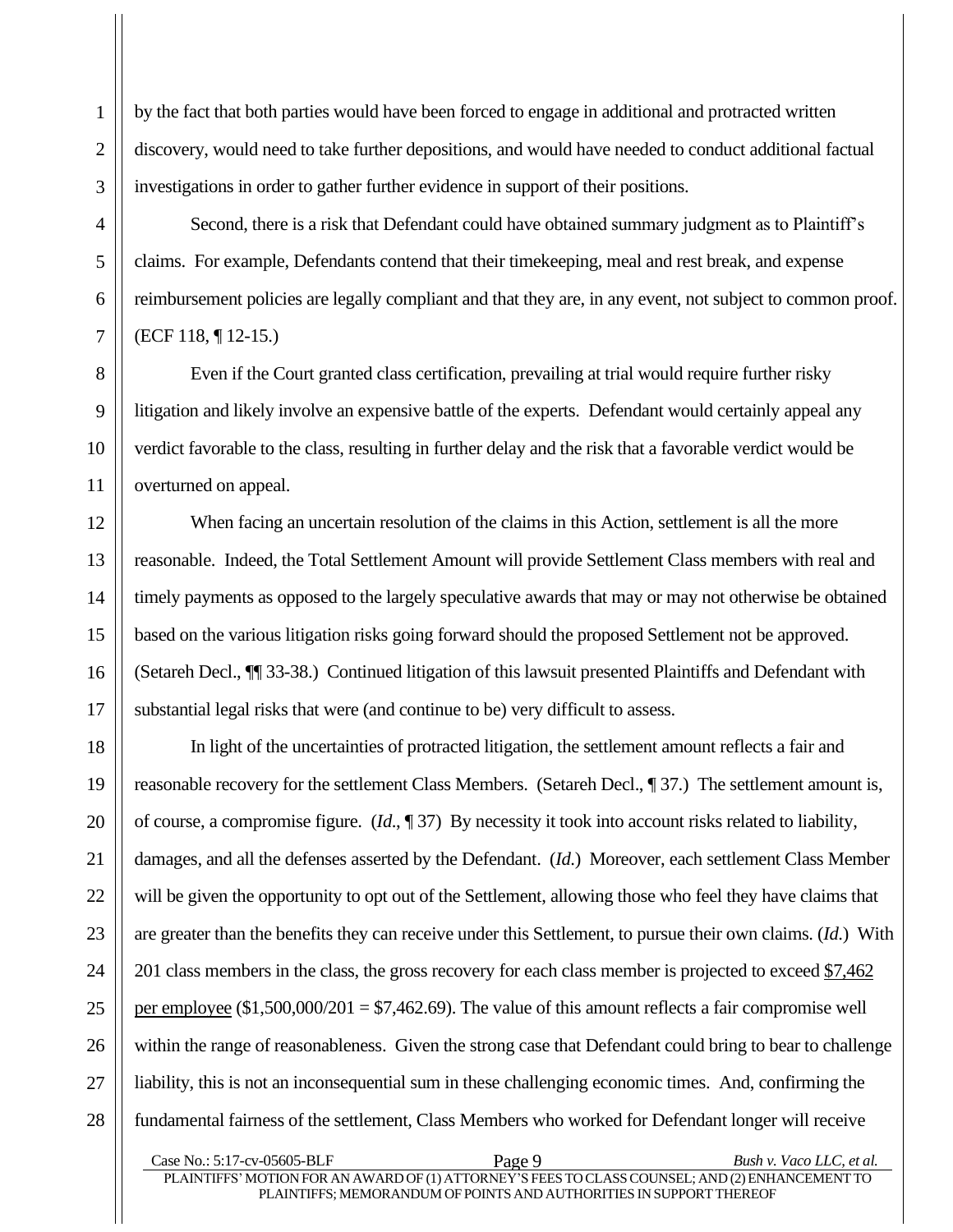more of the net settlement share. After analyzing the claims in this matter, Plaintiffs have concluded that the value of this Settlement is fair, adequate and reasonable. Based on information provided by Defendant during the litigation, as well as other investigation, Plaintiffs' counsel estimates that the liability exposure is \$3,121,348.92 without considering statutory and civil penalties. (Setareh Decl. ¶ 38.) Thus, the Total Settlement Amount of \$1,500,000 represents 48% of the damages the class could reasonably have expected to recover at trial. (*Id*.) While Plaintiff would certainly have preferred to recover more (and Defendants would have preferred to pay less), this outcome is favorable considering the risks of further litigation. (*Id*.) On that basis, it would be unwise to pass up this settlement opportunity.

How class members respond to a class action settlement is typically addressed in concert with courts' assessments of a settlement's overall benefit to class members. *See generally*, *Vizcaino*, *supra*. State and federal courts alike take the measure of a settlement's "fairness" with reference to the class members' reaction, and specifically the extent to which class members object, and through their objections imply a settlement's unfairness. *See, e.g.*, *7-Eleven Owners for Fair Franchising v. Southland Corp.*, 85 Cal. App. 4th 1135, 1152-53 (2000) (only nine objectors from a class of 5454 was an "overwhelmingly positive" fact that supported approval of the settlement); *Reynolds v. National Football League*, 584 F.2d 280 (8th Cir. 1978) (16 objectors out of 5400 strongest evidence of no dissatisfaction with settlement among class members); *American Eagle Ins. Co. v. King Resources Co.*, 556 F.2d 471, 478 (10th Cir. 1977) (only one objector "of striking significance and import"). The deadline to object has not yet passed. When the final approval motion is field Plaintiffs will provide updated information on the number of objections.

<span id="page-14-0"></span>

1 1

2 2

3 3

4 4

5 5

6 6

7 7

8 8

9 9

10 10

11 11

12 12

13 13

14 14

15 15

16 16

17 17

18 18

19 19

20 20

21 21

22 22

23 23

24 24

25 25

26 26

27 27

28 28

# **2. The Experience, Reputation, and Ability of Class Counsel**

California law also recognizes the "skill and experience of attorneys" as appropriate criteria for evaluating a fee motion. *Flannery v. California Highway Patrol*, 61 Cal. App. 4th 629, 647 (1995); *accord In re Rent-Way Sec. Litig.*, 305 F. Supp. 2d 491 (W.D. Pa. 2003) ("skill and efficiency of counsel" among fee motion criteria); *In re Heritage Bond Litig*., 2005 U.S Dist. LEXIS 13555 at \*64 (C.D. Cal. June 10, 2005) (Considering "the quality of Class Counsel's effort, experience and skill"). Class Counsel has had substantial experience with the causes of action here and have regularly litigated employment law class actions. (Setareh Decl., ¶¶ 6-15.)

Case No.: 5:17-cv-05605-BLF Page 10 *Bush v. Vaco LLC, et al.* PLAINTIFFS'MOTION FOR AN AWARD OF (1) ATTORNEY'S FEESTO CLASSCOUNSEL; AND (2)ENHANCEMENTTO PLAINTIFFS; MEMORANDUM OF POINTS AND AUTHORITIES IN SUPPORTTHEREOF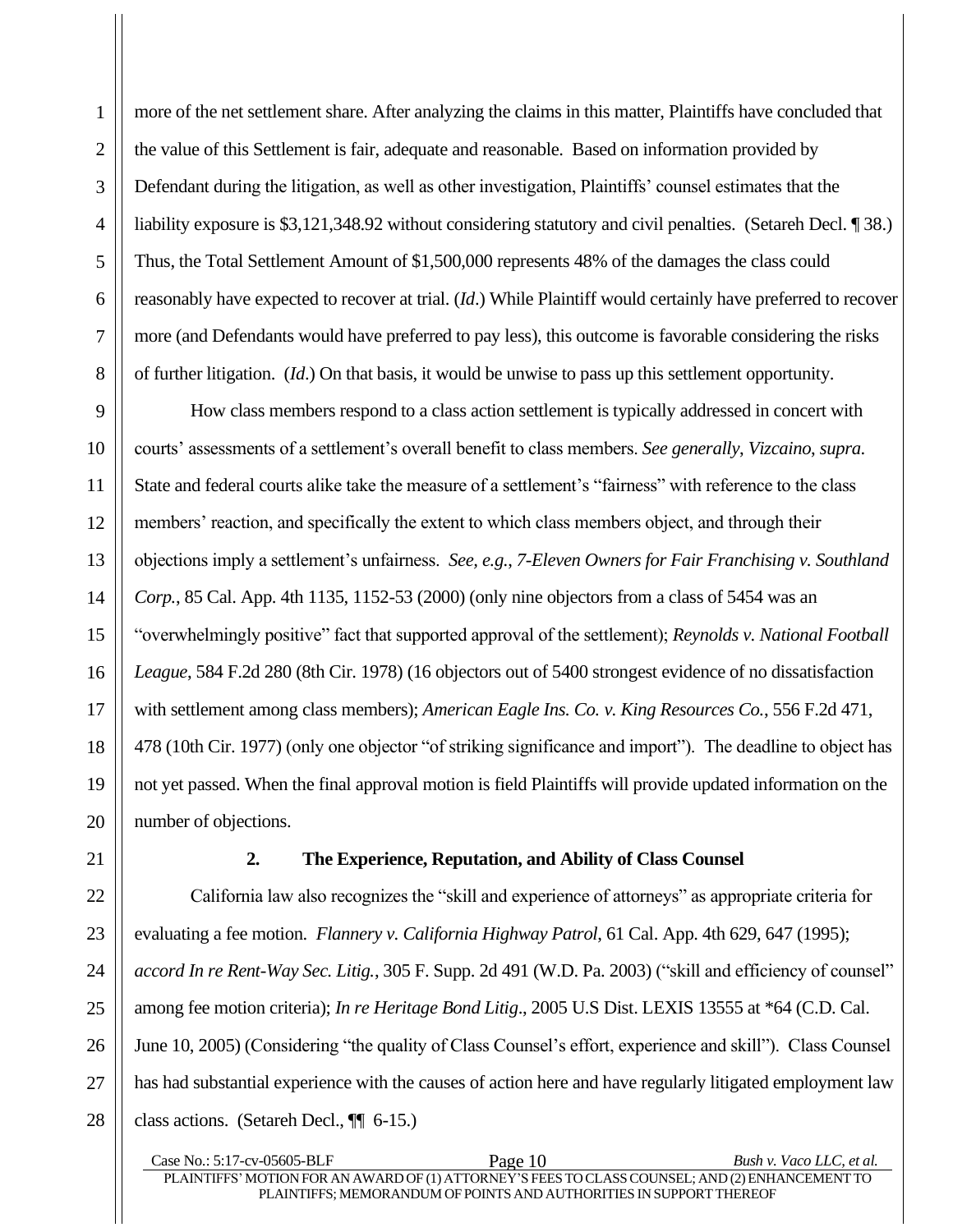# **3. The Effort Required by the Litigation Justifies the Fee**

<span id="page-15-0"></span>California and federal law also look to the time and labor required in connection with the litigation and settlement of a class action for which final approval is sought. *See Serrano*, 20 Cal.3d at 49, *accord Vizcaino*, 290 F.3d at 1048-50. Compared to the reasonable value of the claims, Class Counsel expended substantial effort to achieve the settlement result. (Setareh Decl. ¶ 8-12.)

Class counsel expended considerable time and resources in litigating this matter. The work done by the attorneys working on this case includes communicating with Plaintiff, interviewing Plaintiff in order to determine the claims in the case, drafting pleadings, propounding written discovery, reviewing documents produced by Defendants, filing an oppositions to Defendants' several motions to dismiss, or in the alternative to strike class and representative allegations, working up and drafting a mediation brief, working with an expert to analyze the data produced by Defendants, preparing for mediation and preparing and reviewing documents for settlement, drafting the motion for preliminary approval and drafting the motion for attorney fees. (Setareh Decl. ¶¶ 8-12.) The "time and labor" criterion weighs in favor of an award of the requested fees.

14 14

15 15

16 16

17 17

18 18

19 19

20 20

21 21

22 22

23 23

24 24

25 25

26 26

27 27

28 28

## **4. The Complexity of the Legal and Factual Issues**

<span id="page-15-1"></span>California law recognizes that the litigation's general complexity and "difficulty of the questions involved, and the skill in presenting them" are properly considered. *Serrano*, 30 Cal. 3d at 49, *accord Wershba v. Apple Computer*, 91 Cal. App. 4th 224, 245 (2001). Here, Complexity of legal issues was a significant factor as evidenced by the extensive history of motion practice just at the pleading stage.

On September 27, 2017, the Vaco Defendants removed the Action to the U.S. District Court for the Northern District of California (the "Northern District"). (ECF 1.) On October 6, 2017, they further filed a Motion to Stay the Action Pending Adjudication of the *Trujillo* Action. (ECF 14.) On October 10, 2017, Google filed a Motion to Dismiss Plaintiff's Complaint or, in the Alternative, to Strike Class Allegations, alleging the class definitions to be vague and overbroad. (ECF 16.)

On October 31, 2017, Plaintiff filed a First Amended Complaint ("FAC") alleging a ninth claim for civil penalties under the California Private Attorneys General Act of 2004 ("PAGA") (Labor Code § 2698, *et seq.*) and narrowing the class definition to just those employees who worked for the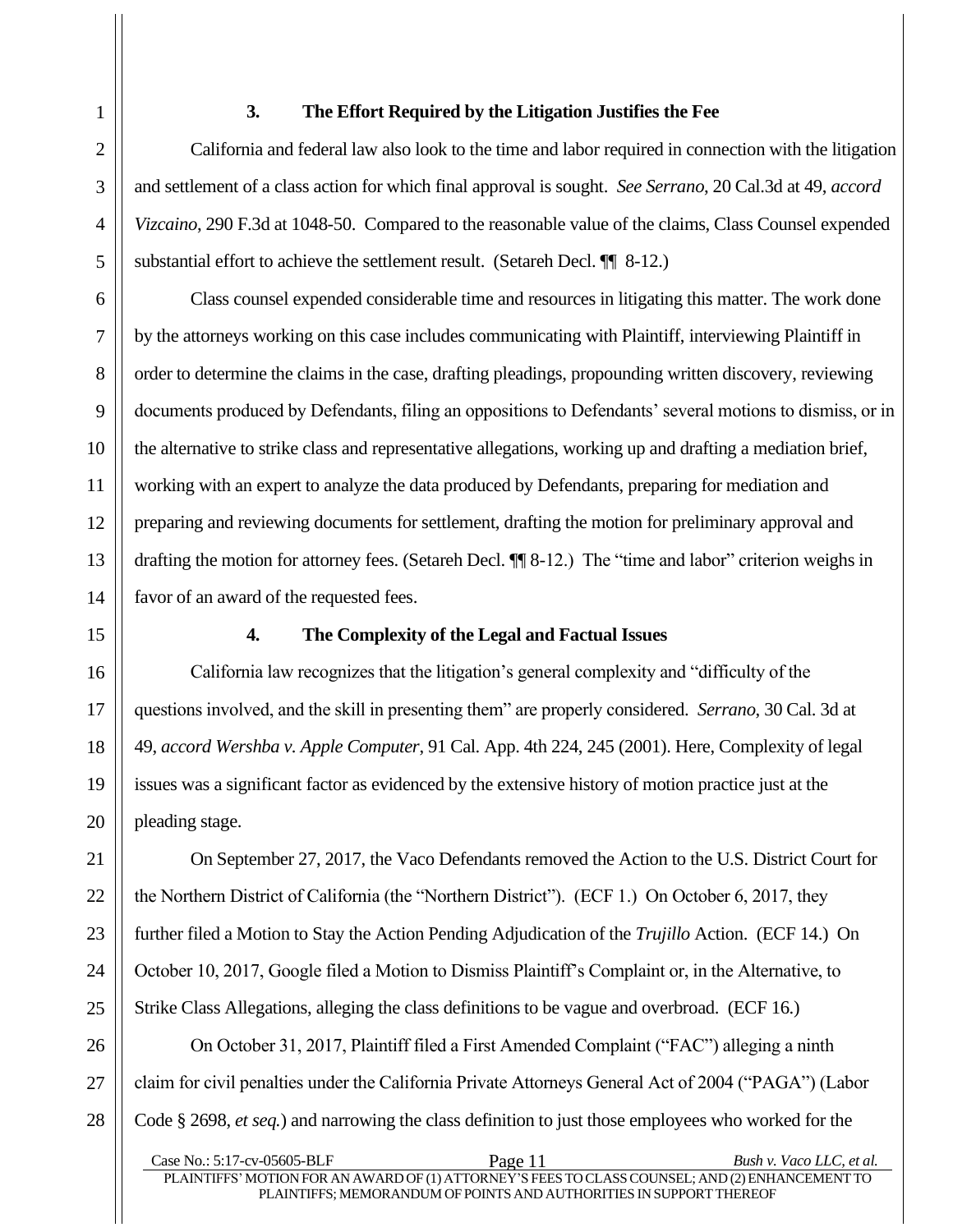Vaco Subsidiaries who were assigned to Google during the class period. (ECF 20.) On November 14, 2017, Google filed a Motion to Dismiss Plaintiff's FAC, or in the Alternative to Strike Class and Representative Allegations, and the Vaco Subsidiaries filed another Motion to Stay pending the *Trujillo* Action in response to the FAC. (ECF 21, 23.) November 15, 2017, the Court terminated the previously filed motions by the Defendants as moot due to the filing of the second round of motions with respect to the FAC. (ECF 24.) On November 28, 2017, Plaintiff filed her Oppositions to these two pending motions. (ECF 25, 26.) On December 5, 2017, Google and the Vaco Defendants filed their respective replies in support of their motions. (ECF 29, 30.) On February 26, 2018, the Court issued an Order Staying Discovery pending resolution of the pleading issues. (ECF 38.) On May 2, 2018, the Court issued its Order (1) Granting with Leave to Amend in Part Google's Motion to Dismiss the FAC; (2) Denying Without Prejudice Vaco Defendants' Motion to Stay (the "FAC Order") that granted Google's motion to dismiss with leave to amend as to all causes of action except for PAGA, which was dismissed without leave to amend. (ECF 44.)

On May 23, 2018, Plaintiff filed a Second Amended Complaint ("SAC") to address the issues raised by the Court in its FAC Order. (ECF 47.) On June 27, 2018, Google filed a Motion to Dismiss/Strike Class Claims from the SAC, and the Vaco Defendants also filed a separate motion to dismiss/strike class allegations from the SAC. (ECF 50, 51.) On July 11, 2018, Plaintiff filed her Oppositions to the two motions. (ECF 52, 53.) On August 8, 2018, Google and the Vaco Defendants filed their respective replies. (ECF 56, 57.) On December 3, 2018, the Court issued its Order Granting Defendants' Motions to Dismiss With Leave to Amend (the "SAC Order") that, in particular, instructed Plaintiff to narrow the class allegations and sufficiently allege that the Vaco Defendants other than Vaco Technology Services, LLC ("VTS") are proper defendants in the Action. (ECF 60.)

On January 23, 2019, Plaintiff filed a Third Amended Complaint ("TAC") to address the issues raised by the Court in its SAC Order. (ECF 65.) On February 19, 2019, Google filed a Motion to Dismiss/Strike Class Claims from the TAC, and VTS also filed a separate motion to dismiss/strike class allegations from the TAC. (ECF 70, 71.) On March 19, 2019, Plaintiff filed her Oppositions to the two motions. (ECF 73, 74.) On April 12, 2019, Google and VTS filed their respective replies. (ECF 77, 78.) On July 22, 2019, the Court issued its Order Granting With Leave to Amend In Part and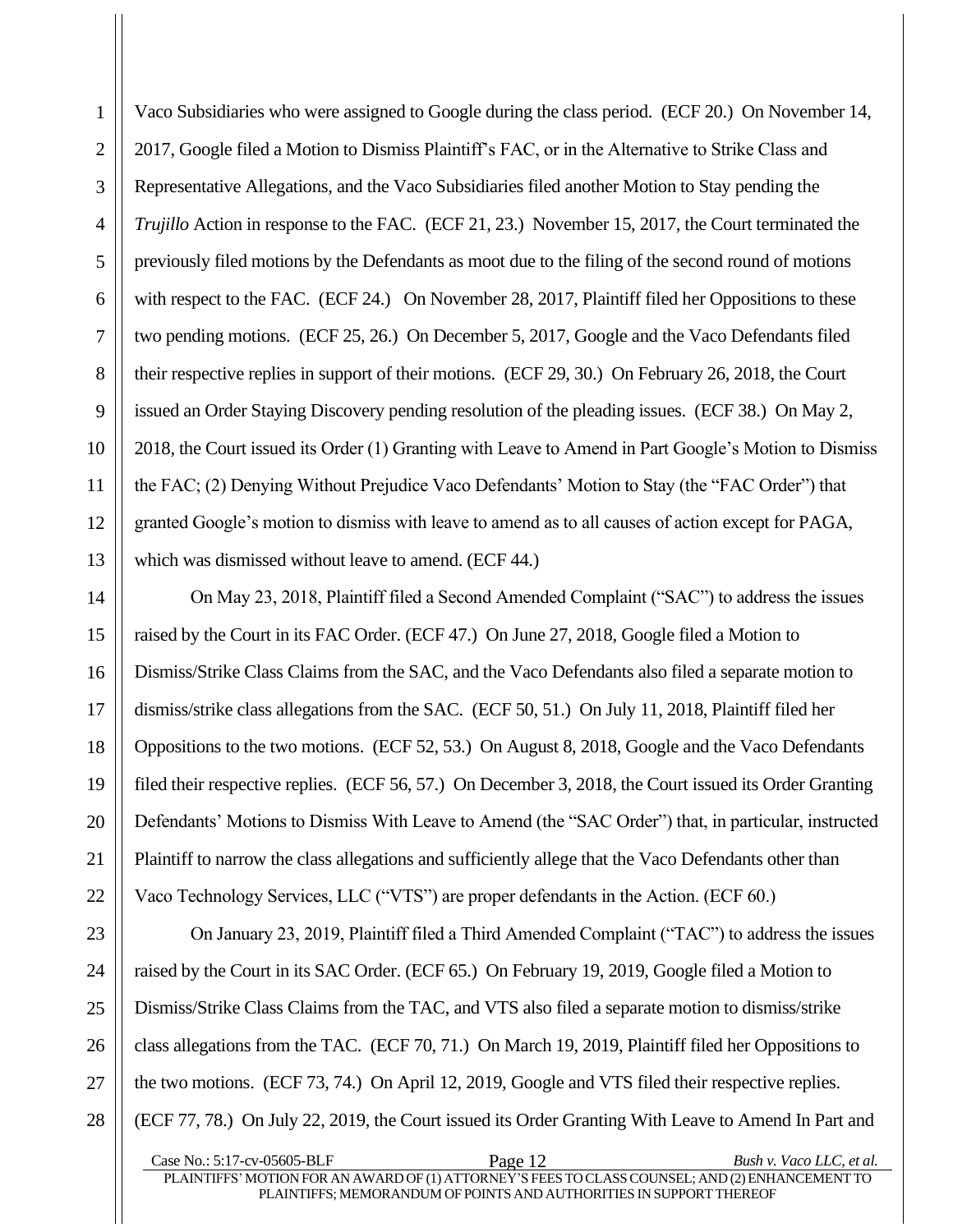Without Leave to Amend in Part Google's and VTS's Motions to Dismiss or Strike (the "TAC Order") that, in particular, instructed Plaintiff to narrow her class allegations from a Vaco Class to classes based on her previous jobs at Google, to narrow her class allegations to the appropriate relevant time period, and to strike references to equitable tolling. (ECF 85.)

On August 12, 2019, Plaintiff filed a Fourth Amended Complaint ("4AC") to address the issues addressed by the Court in its TAC Order. (ECF 87.) On October 1, 2019, Google and VTS filed a Joint Motion to Dismiss/Strike Class Claims from the 4AC. (ECF 97.) On October 15, 2019, Plaintiff filed her Opposition. (ECF 98.) On October 22, 2019, Google and VTS filed their reply. (ECF 100.) On February 12, 2020, the Court issued its Order Denying Defendants' Motion to Dismiss/Strike Class Claims from the 4AC (the "4AC Order"). (ECF 103.) On February 26, 2020, Google filed its Answer to the 4AC. (ECF 104.) On March 11, 2020, VTS did likewise. (ECF 105.)

Accordingly, the complexity of the legal issues weighs in favor of the fees, sought though the fee is reasonable.

<span id="page-17-0"></span>

1 1

2 2

3 3

4 4

5 5

6 6

7 7

8 8

9 9

10 10

11 11

12 12

13 13

14 14

15 15

16 16

17 17

18 18

19 19

20 20

21 21

22 22

23 23

24 24

25 25

26 26

27 27

28 28

#### **5. Class Counsel Assumed Substantial Risk**

The novelty and challenges presented by a class action, as well as the corresponding risk that the class members and class counsel will be paid no recovery or fee, is properly evaluated in connection with a fee motion. *See Serrano*, 20 Cal. 3d at 49; *accord Vizcaino*, 290 F.3d at 1050-51 (multiplier applied to lodestar cross-check reflects risk of non-recovery). Ninth Circuit and California state courts regard circumstances in which class counsel's work is wholly contingent as a factor weighing in favor of approving a negotiated fee award that approximates market rates. *Ketchum v. Moses*, 24 Cal. 4th 1122, 1132-33 (2001).

Courts have found that similar classes do not satisfy predominance for class certification purposes. Class Counsel nevertheless faced that risk, and an excellent result was obtained.

<span id="page-17-1"></span>

#### **6. The Fee is Reasonable Under the Common Fund Doctrine**

Courts in the Ninth Circuit and California generally use the "percentage method" rather than the lodestar approach when awarding attorneys' fees in a common fund settlement. *See* 7 Witkin, B.E., CALIFORNIA PROCEDURE (2007 Supp.) §§ 255-261 at 236-241 (describing prevalence of percentage method under California law); *Boeing Co. v. Van Gemert*, 444 U.S. 472, 478 (1980) ("[A] litigant or a

Case No.: 5:17-cv-05605-BLF Page 13 *Bush v. Vaco LLC, et al.* PLAINTIFFS'MOTION FOR AN AWARD OF (1) ATTORNEY'S FEESTO CLASSCOUNSEL; AND (2)ENHANCEMENTTO PLAINTIFFS; MEMORANDUM OF POINTS AND AUTHORITIES IN SUPPORTTHEREOF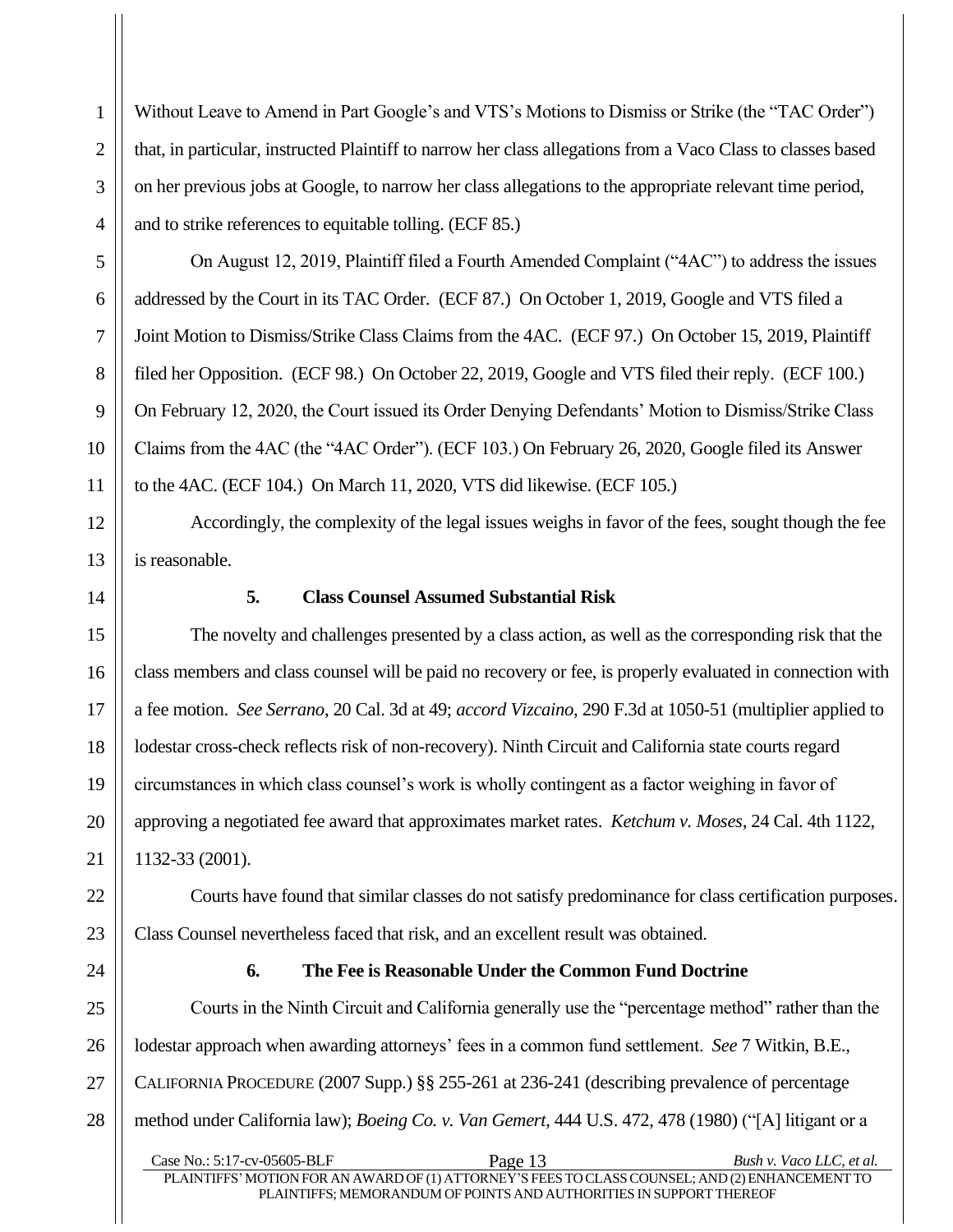lawyer who recovers a common fund for the benefit of persons other than himself or his client is entitled to a reasonable attorney's fee from the fund as a whole"); *In re Activision Sec. Litig.*, 723 F. Supp. 1373, 1377-78 (N.D. Cal. 1989) (Patel, J.) (endorsing percentage method). *See generally*, *Serrano*, 20 Cal. 3d at 25; *accord Hanlon v. Chrysler Corp.*, 150 F.3d 1011 (9th Cir. 1998).

<span id="page-18-0"></span>

1 1

*a) The standard fee award in class actions has, over time, resolved itself as one-third of the recovery in common fund cases.*

According to a leading treatise on class actions, "No general rule can be articulated on what is a reasonable percentage of a common fund. Usually, 50% of the fund is the upper limit on a reasonable fee award from a common fund in order to assure that the fees do not consume a disproportionate part of the recovery obtained for the class, although somewhat larger percentages are not unprecedented." *See* Conte & Newberg, Newberg on Class Actions (3rd Ed.) § 14.03. Attorneys' fees that are fifty percent of the fund are typically considered the upper limit, with *thirty to forty percent commonly awarded in cases where the settlement is relatively small*. *See id*; *see also, Van Vranken v. Atlantic Richfield Company*, 901 F. Supp. 294 (N.D. Cal. 1995) (stating that most cases where 30-50 percent was awarded involved "smaller" settlement funds of under \$10 million).

The proposed one-third fee award is consistent with the average fee award in class actions. Awards of 33 percent or more are common in court-approved class actions litigated and settled by Class Counsel and other firms across the state. (Setareh Decl., ¶¶ 24-25.) Class counsel has been issued onethird of the settlement amount in fees in a number of cases in the Northern District, including recently in *Burnthorne-Martinez v. Sephora USA, Inc*., 2018 WL 5310833, at \*3 (N.D.Cal., 2018), *Garza v. Brinderson Constructors L.P.,* Northern District of California Case No. 5:15-cv-05742-EJD ECF No. 80, and *Fronda v. Staffmark Holdings, Inc.*, 2018 WL 2463101, at \*13 (N.D.Cal., 2018). (*Id*.)

The Ninth Circuit has directed that, to determine what constitutes a fair and reasonable percentage of the settlement for purposes of calculating common fund attorneys' fees, the courts should use a "benchmark" percentage of 25% of the total fund. *Paul, Johnson, Alston & Hunt v. Graulty*, 886 F.2d 268, 272 (9th Cir. 1989); *Vizcaino v. Microsoft Corp*., 290 F.3d 1043, 1047 (9th Cir. 2002); *Six Mexican Workers v. Arizona Citrus Growers*, 904 F.2d 1301, 1311 (9th Cir. 1990). The percentage can be adjusted upwards where the risks overcome, the benefits obtained and the work necessary to achieve those results

Case No.: 5:17-cv-05605-BLF Page 14 *Bush v. Vaco LLC, et al.* PLAINTIFFS'MOTION FOR AN AWARD OF (1) ATTORNEY'S FEESTO CLASSCOUNSEL; AND (2)ENHANCEMENTTO PLAINTIFFS; MEMORANDUM OF POINTS AND AUTHORITIES IN SUPPORTTHEREOF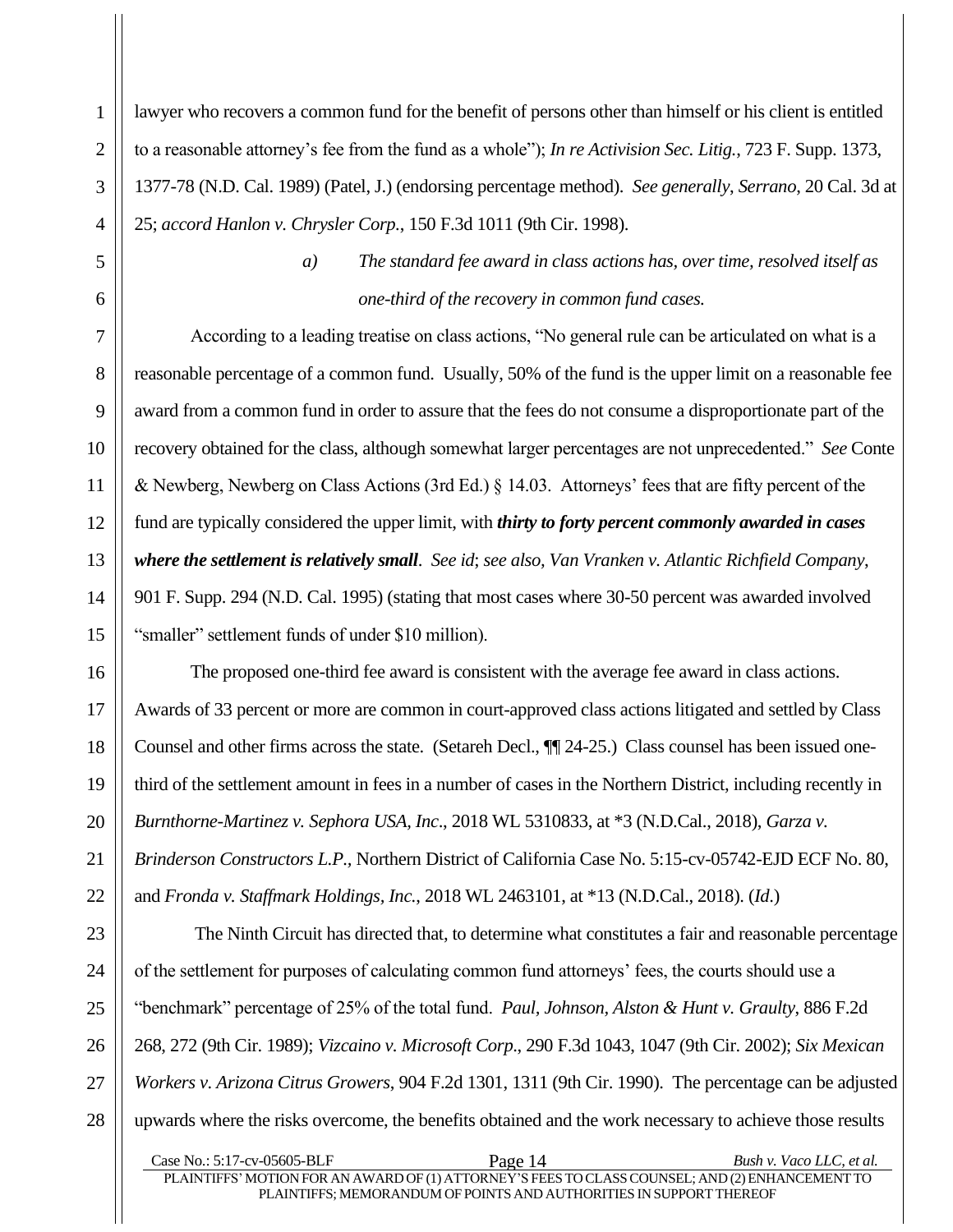supports such an adjustment of the benchmark. In fact, while the Ninth Circuit identified 25% as a fee percentage that is presumptively reasonable, the custom and practice in class actions is to award approximately one-third of a fund as a fee award. *See Chavez v. Netflix, Inc.*, 162 Cal.App.4th 43, 66, n.11 (2008) ("Empirical studies show that, regardless whether the percentage method or the lodestar method is used, fee awards in class actions average around *one-third* of the recovery.") (emphasis added). Class Members will have the opportunity to object to the proposed award of fees and costs (or any other aspect of the settlement, if they so choose).

> *b) Plaintiffs seek one-third of the Settlement Fund in fees and costs less than \$40,000.*

<span id="page-19-0"></span>The compensation sought for Class Counsel is also fair and reasonable. Here, the gross settlement fund obtained through the efforts of Class Counsel is \$1,500,000. Class Counsel has agreed to request no more than \$500,000 in fees from the gross settlement amount, or one-third of the gross settlement amount. Class Counsel has agreed to request no more than \$40,000 in costs. Compared to a lodestar of approximately \$292,221.25 based on contemporaneously recorded and reasonably projected hours, the total compensation to Class Counsel is consistent with their lodestar. The multiplier necessary to reach the total requested compensation is approximately 1.71, a multiplier less than the multipliers of 3 or more that are routinely approved in class settlements.

The fee award requested here is slightly above the Ninth Circuit's starting point of a 25% "benchmark." The Settlement amount available through the efforts of Plaintiff's counsel is \$1,500,000, and they have agreed to request no more than \$500,000 in fees and \$40,000 in costs. (Agreement, § III.C.2.) Plaintiffs have actually incurred costs of \$15,941.94 in this matter, including filing fees, mediation fees, expert costs, Westlaw charges, PACER charges, travel expenses, and postage charges. (Setareh Decl., ¶ 20.) But perhaps most importantly, the proposed attorneys' fees were disclosed to the Class Members in the Notice issued to Class Members.

<span id="page-19-1"></span>

# **7. A Lodestar Analysis Supports the Requested Fee**

Despite the widely recognized limitations of the so-called "lodestar" method, California and federal courts recognize the utility of a lodestar "cross-check." *Lealao v. Beneficial California, Inc.*, 82 Cal. App. 4th 19, 46 (2000). A lodestar "cross-check" analysis typically happens in three steps. *Cundiff*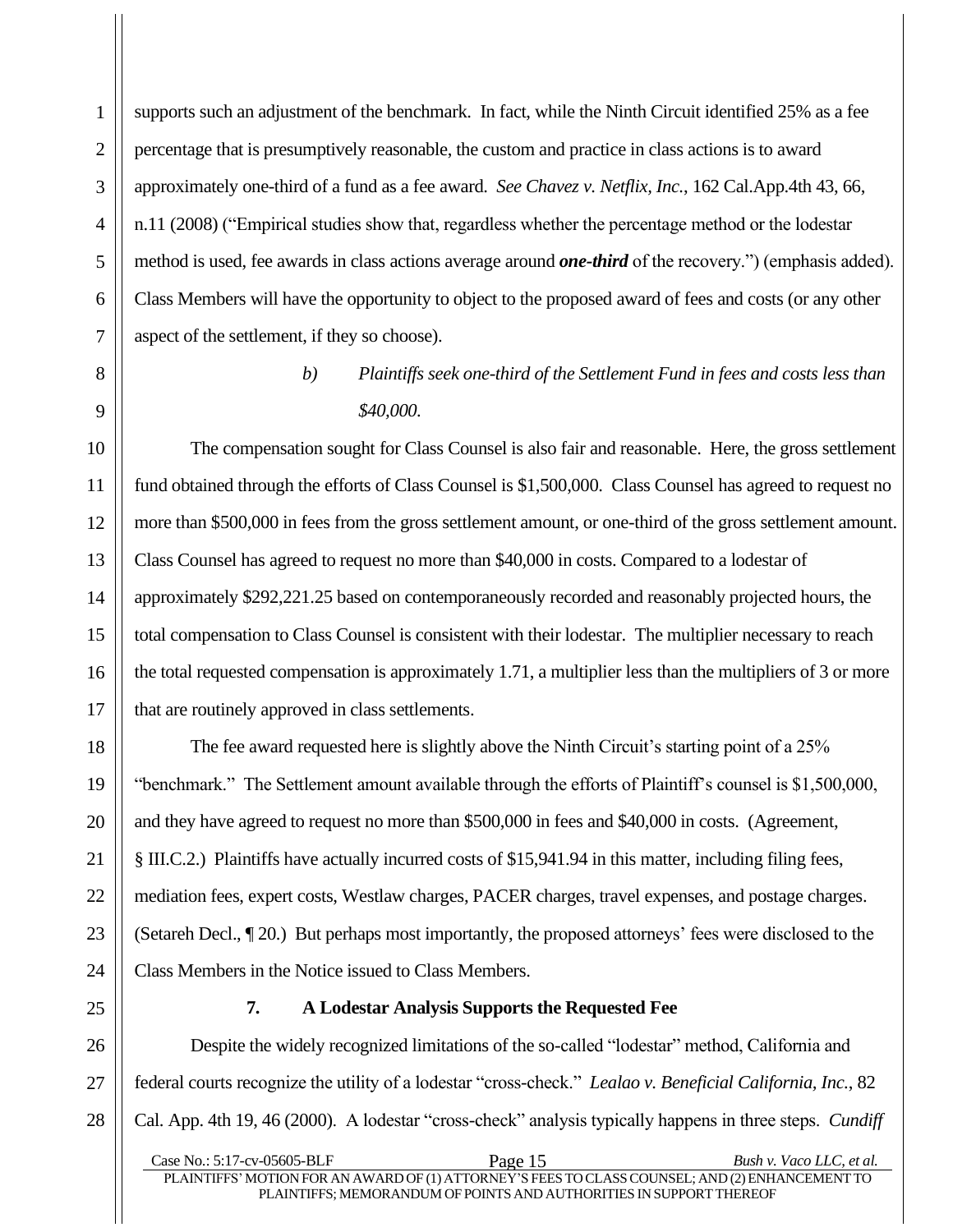*v. Verizon California*, 167 Cal. App. 4th 718 (2008), *accord Vizcaino*, 290 F.3d at 1047. First, a trial court must determine a baseline guide or "lodestar" figure based on the time spent and reasonable hourly compensation for each attorney involved in the case. *Serrano*, at 48. Second, the court sets a reasonable hourly fee to apply to the time expended, with reference to the prevailing rates in the geographical area in which the action is pending. *Bihun v. AT&T Information System*, 13 Cal. App. 4th 976, 997 (1993) (16 years ago, affirming a \$450 per hour rate for a Southern California litigation attorney). Finally, a "multiplier" of the base lodestar is set with reference to the factors described in detail in this brief. Courts often apply a positive multiplier to the lodestar to determine a reasonable fee. *E.g. Vizcaino supra* at 1051 (positive multiplier of 3.65.) Across all jurisdictions, multipliers of up to four are frequently awarded. NEWBERG, §14.03 at 14. Often, multipliers of greater than four are warranted.

Looking at the work of attorneys for Plaintiffs in this matter (*and excluding paralegals*), the lodestar calculation for Setareh Law Group is \$292,221.25, calculated as follows:

| <b>Attorney</b>          | <b>Bar Year</b> | Rate     | <b>Hours</b> | <b>Total</b> |
|--------------------------|-----------------|----------|--------------|--------------|
| Shaun Setareh            | 1999            | \$900.00 | 80           | \$72,000.00  |
| <b>Thomas Segal</b>      | 2002            | \$750.00 | 132.5        | \$99,375.00  |
| William M Pao            | 2002            | \$750.00 | 37.8         | \$28,350.00  |
| Jose Patino              | 2010            | \$625.00 | 73.65        | \$46,031.25  |
| <b>Candice Pillion</b>   | 2011            | \$600.00 | 0.8          | \$480.00     |
| <b>Farrah Grant</b>      | 2013            | \$500.00 | 87.65        | \$43,825.00  |
| Lilit Ter-Astvatsatryan  | 2018            | \$375.00 | 2.7          | \$1,012.50   |
| <b>Ashley Batiste</b>    | 2018            | \$375.00 | 1.8          | \$675.00     |
| <b>Nolan Dilts</b>       | 2019            | \$350.00 | 1.35         | \$472.50     |
| <b>Total</b>             |                 |          | 418.25       | \$292,221.25 |
| <b>Total Fees Sought</b> |                 |          | $(1/3$ TSA)  | \$500,000.00 |
| <b>Multiplier</b>        |                 |          |              | 1.71         |

(Setareh Decl., ¶ 16.)

This lodestar figure is in line with the requested fee, requiring a multiplier of 1.71. (Setareh Decl., ¶ 17.) This is in the typical multiplier range typically applied by district courts. *See, e.g., Bellinghausen v. Tractor Supply Co.* 306 F.R.D. 245, 264 (N.D. Cal. 2014) (54 percent of lodestar multipliers fall within the 1.5 to 3.0 range, and 83 percent of multipliers fell within the 1.0 to 4.0 range); *Hopkins v. Stryker Sales Corp*., No. 11-CV-02786- LHK, 2013 WL 496358, at \*5 (N.D. Cal. Feb. 6, 2013) (multiplier of 2.86); *Di Giacomo v. Plains All Am. Pipeline, Nos*. 99–4137 & 99–4212, 2001 WL 34633373, at \*10–11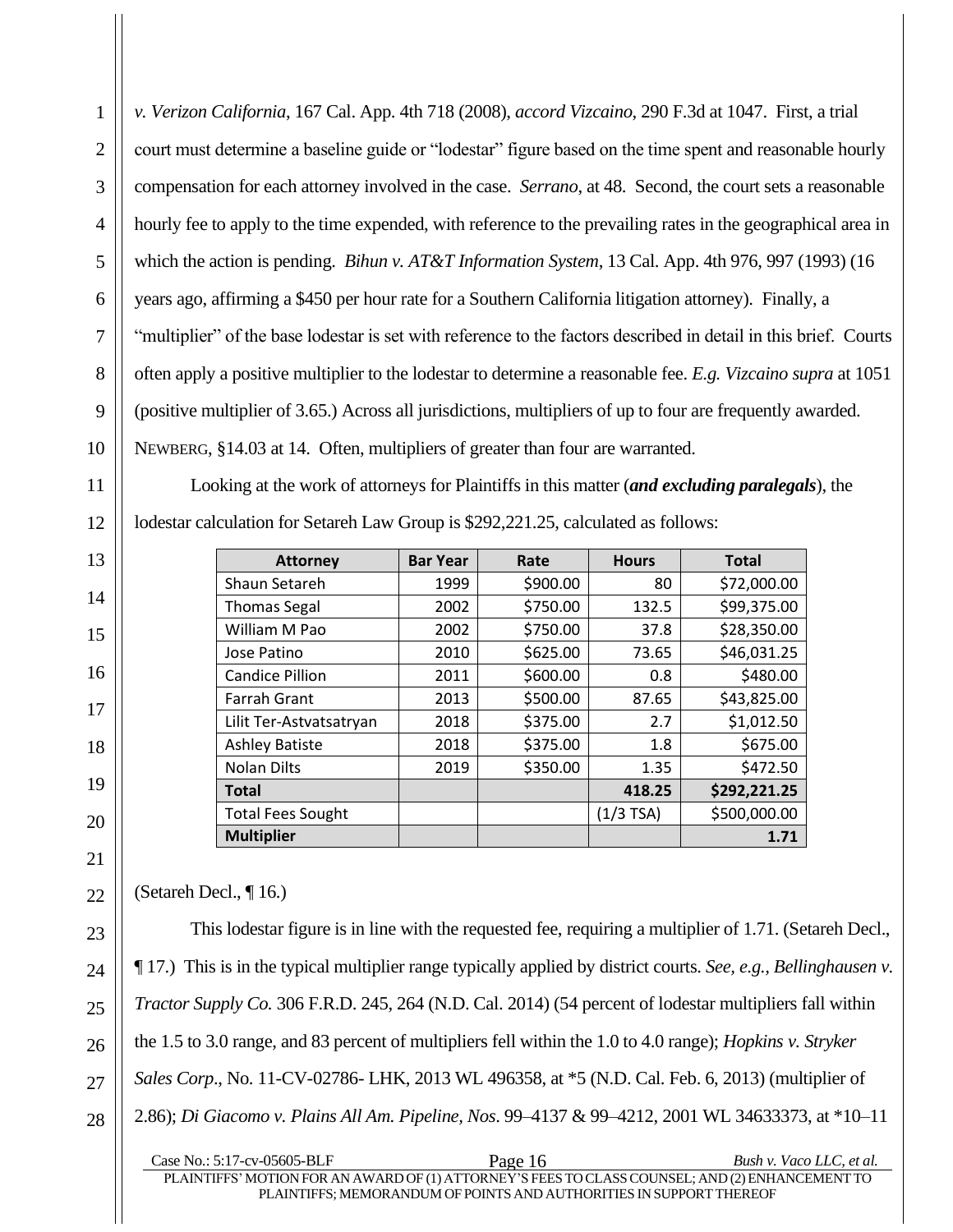(S.D. Fla. Dec. 19, 2001) (5.3 multiplier); *Maley v. Del Global Techs. Corp.,* 186 F. Supp. 2d 358, 369 (S.D.N.Y. 2002) (4.65 multiplier); *In re Aremissoft Corp. Sec. Litig*., 210 F.R.D. 109, 134–35 (D.N.J. 2002) (4.3 multiplier).

The multiplier needed to align the negotiated fee award with the attorney hours expended here is below the multipliers of three or more routinely approved in class actions. (Setareh Decl.,  $\P$ 17.) Accordingly, the lodestar cross-check affirms that the fee award that has been preliminarily approved does in fact fall easily within the range of reasonableness. (*Id*.)

The Ninth Circuit has similarly recognized that the lodestar method "creates incentives for counsel to spend more hours than may be necessary on litigating a case so as to recover a reasonable fee, since the lodestar method does not reward early settlement." *Vizcaino v. Microsoft Corp*., 290 F.3d 1043, 1050, n.5 (9th Cir. 2002). As a corollary, a defendant willing to recognize a potential error and settle at an early stage would face the increased risk that an early settlement overture would be rejected. That did not happen here, in part because a percentage of the fund award encourages efficient litigation. The Ninth Circuit has thus cautioned that, while a lodestar method can be used as a cross check on the reasonableness of fees based on a percentage of recovery method if a district court in its discretion chooses to do so, a lodestar calculation is not required and it did "not mean to imply that class counsel should necessarily receive a lesser fee for settling a case quickly." *Id*.

The percentage of recovery method "rests on the presumption that persons who obtain benefits of a lawsuit without contributing to its cost are unjustly enriched at the successful litigant's expense." *Staton*, 327 F.3d 938, 967 (9th Cir. 2003). This rule, known as the "common fund doctrine," is designed to prevent unjust enrichment by distributing the costs of litigation among those who benefit from the efforts of others. *Paul, Johnson, Alston & Hunt v. Graulty*, 886 F.2d 268, 271 (9th Cir. 1989).

It is only fair that every class member who benefits from the opportunity to claim a share of the settlement pay his or her pro rata share of attorney's fees, and Plaintiffs' request for fees here means that Class Counsel seek an amount of fees less than the amount Class Counsel would likely receive if they represented each class member individually. Typical contingent fee contracts of plaintiffs' counsel provide for attorney's fees of about 40% of any recovery obtained for a client. (Setareh Decl., ¶ 26.) It would be unfair to compensate Class Counsel here at a substantially lesser rate because they obtained

Case No.: 5:17-cv-05605-BLF Page 17 *Bush v. Vaco LLC, et al.* PLAINTIFFS' MOTION FOR AN AWARD OF (1) ATTORNEY'S FEES TO CLASS COUNSEL; AND (2) ENHANCEMENT TO PLAINTIFFS; MEMORANDUM OF POINTS AND AUTHORITIES IN SUPPORTTHEREOF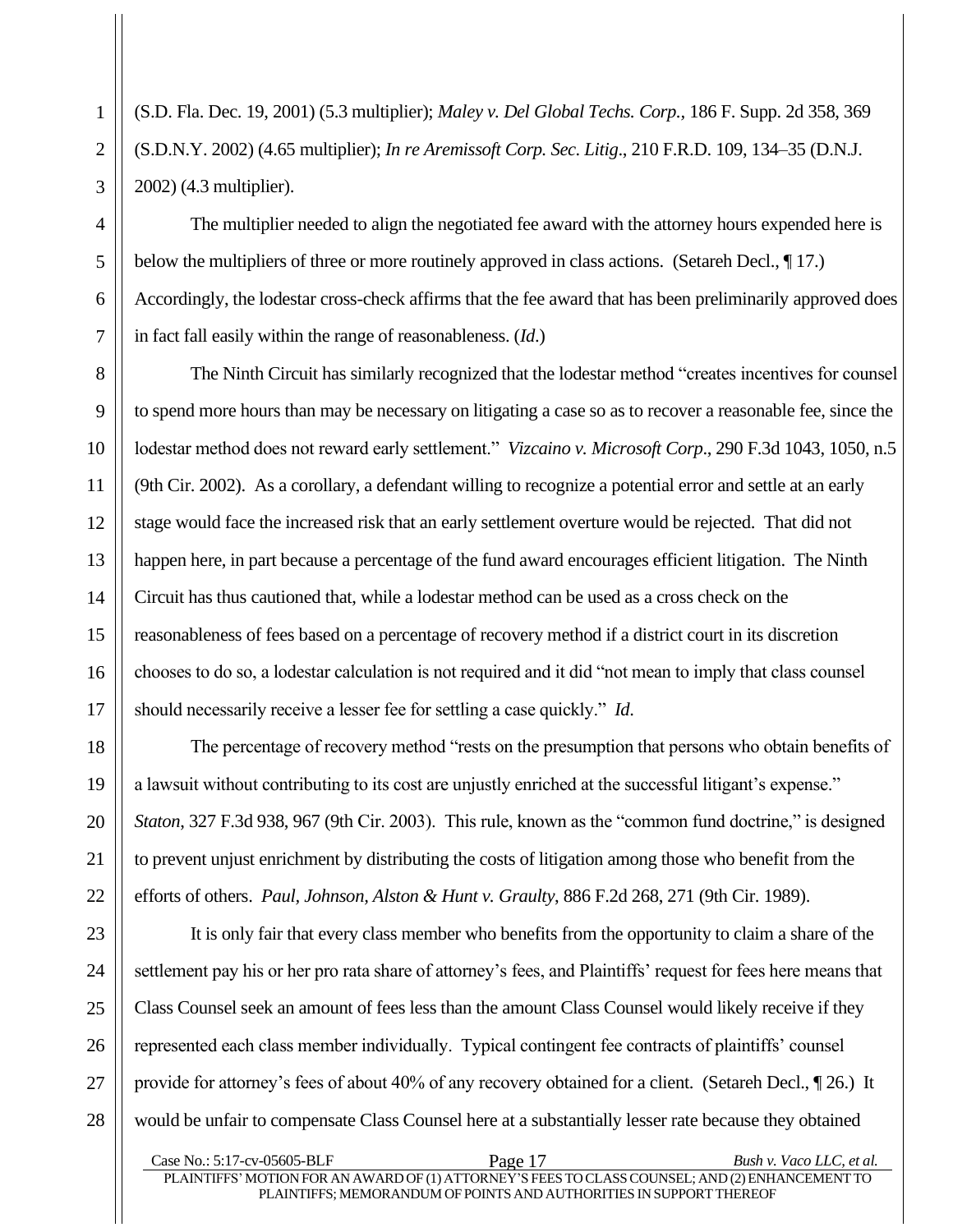relief for hundreds of class members. To the contrary, equitable considerations dictate that Class Counsel be rewarded for achieving a settlement that confers benefits among so many people, especially without protracted litigation. The result achieved by Class Counsel merits an award of attorney's fees equal to 33.3% of the total recovered value in this case.

# **8. Important Public Policies Are Advanced by Awarding Reasonable Fees to Skilled Class Counsel**

<span id="page-22-0"></span>Wage and hours laws "concern not only the health and welfare of the workers themselves, but also the public health and general welfare." *California Grape Etc. League v. Industrial Welfare Com.*, 268 Cal. App. 2d 692, 703 (1969). California's overtime laws "are to be construed so as to promote employee protection." *Sav-On Drug Stores, Inc. v. Superior Court*, 34 Cal. 4th 319, 340 (2004) (*citing Ramirez v. Yosemite Water, Inc.*, 20 Cal. 4th 785, 794 (1999)). Courts have also long acknowledged the importance of class actions as a means to prevent a failure of justice in our judicial system. *Linder v. Thrifty Oil Co*., 23 Cal. 4th 429, 434-435 (2000) (citing *Daar v. Yellow Cab Co.*, 67 Cal. 2d 695, 703-704 (1967)). As a practical matter, therefore, privately initiated class actions are the primary mechanism for enforcement of California's labor code protections.

<span id="page-22-1"></span>

## **C. The Enhancement Awards Are Reasonable**

Enhancement awards serve to reward the named plaintiffs for the time and effort expended on behalf of the class, and for exposing herself to the significant risks of litigation. "Courts routinely approve incentive awards to compensate named plaintiffs for the services they provided and the risks they incurred during the course of the class action litigation." *Ingram v. The Coca-Cola Co*., 200 F.R.D. 685, 694 (N.D. Ga. 2001); *In re Southern Ohio Correctional Facility*, 175 F.R.D. 270, 272 (S.D. Ohio 1997). In *Coca-Cola*, for example, the court approved enhancement awards of \$300,000 to each named plaintiff in recognition of the services they provided to the class by responding to discovery, participating in the mediation process and taking the risk of stepping forward on behalf of the class. *Coca-Cola*, 200 F.R.D. at 694; *see also Van Vranken v. Atl. Richfield Co*., 901 F. Supp. 294, 300 (N.D. Cal. 1995) (approving \$50,000 participation award).

Here, Plaintiff's counsel requests that the Court grant an enhancement award of \$7,500 to Plaintiff. The amount of the enhancement award requested for Plaintiff is reasonable given the risks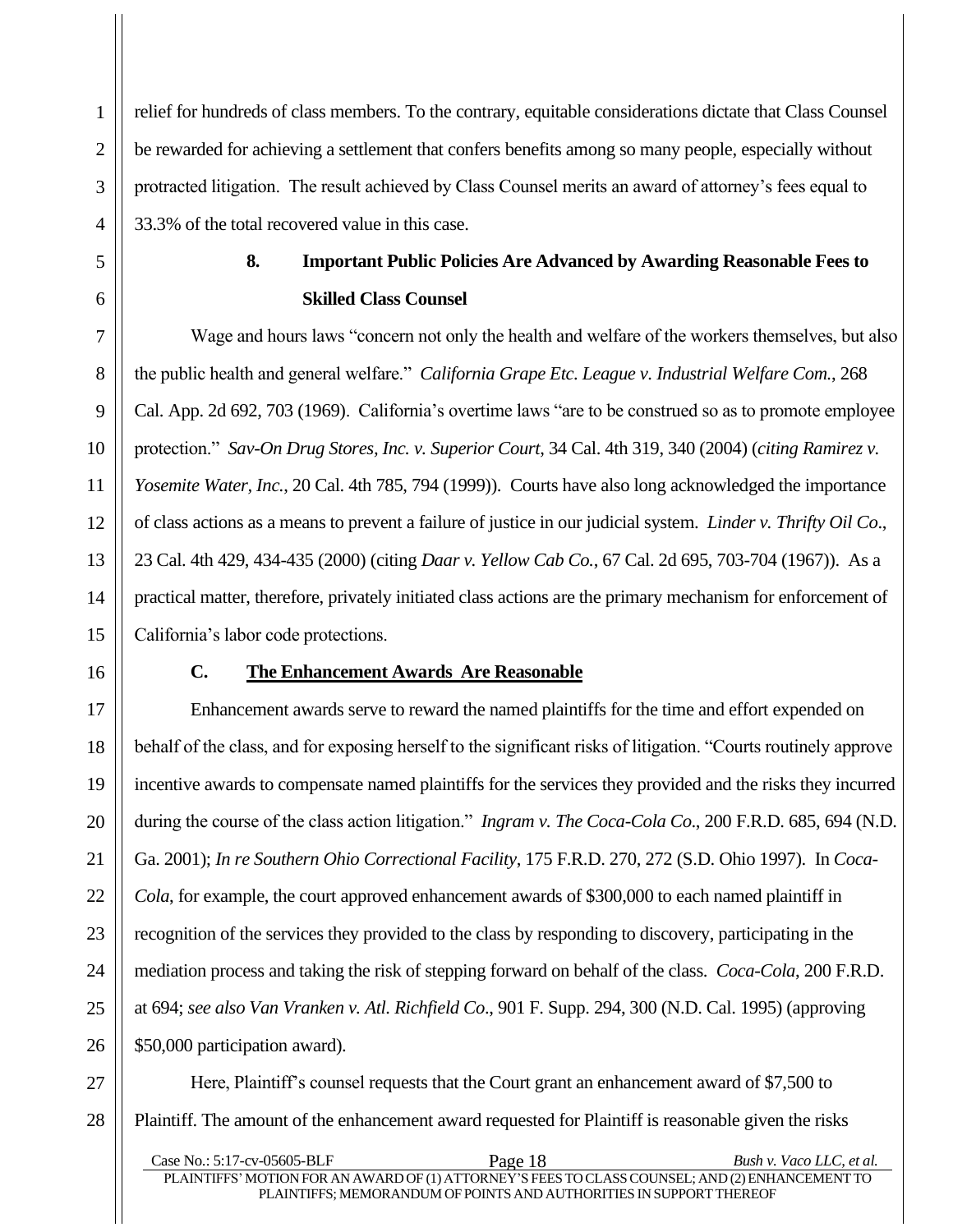undertaken by her. Taking the risk of filing a lawsuit against an employer deserves reward, especially in light of the settlement achieved by Plaintiff. Additionally, Plaintiff was actively involved in the litigation and settlement negotiations of this Action. Declaration of Christiana Bush, ¶ 9.) Plaintiff worked diligently with counsel to prepare the action, traveled to and attended the mediation and conferred with counsel regarding settlement negotiations. (Declaration of Christiana Bush, ¶ 9.) Plaintiff undertook to prosecute the cases despite the risk of a cost judgment against them, and despite the potential risk that prospective employers would hold it against them. (Declaration of Christiana Bush, ¶¶ 10-11.) The requested enhancement awards are reasonable and should be approved.

# **D. The Settlement Administrator's Expenses Should Be Approved**

The charges for the Settlement Administrator Simpluris Inc. are estimated to be \$7,250. (Mitzner Decl., ¶ 17.) PSA's costs to administer this settlement are in line with the "reasonable" amount allocated in the Settlement Agreement. (Settlement § III(C)(3).) These costs are reasonable and should be approved. (Setareh Decl. ¶ 40.)

# <span id="page-23-0"></span>**V. CONCLUSION**

1 1

2 2

3 3

4 4

5 5

6 6

7 7

8 8

9 9

10 10

11 11

12 12

13 13

14 14

15 15

16 16

17 17

18 18

19 19

20 20

21 21

22 22

24 24

25 25

26 26

27 27

28 28

This settlement is fair and reasonable, especially given the claims and the potential defenses to them and to class certification. Thus, the \$1,500,000 settlement is worthy of final approval. And because Plaintiffs' counsel were required to expend resources and take risks to obtain that result, fair compensation is also reasonable. For the reasons set forth herein, Plaintiffs request that the Court award Plaintiffs' counsel \$500,000 in fees, which is one-third of the gross settlement and roughly 1.71 times the actual lodestar of Plaintiffs' counsel and \$15,941.94 in costs.**<sup>4</sup>**

23 23

Respectfully submitted,

Dated: November 22, 2021 **SETAREH LAW GROUP** 

By: */S/ Shaun Setareh* Shaun Setareh

**<sup>4</sup>** This motion for attorneys' fees, costs and class representative enhancement award is being filed 14 days prior to the deadline for class members to object or opt out of the settlement, and by the deadline set by the court in ECF 133. Plaintiffs will submit a proposed order regarding this motion and the motion for final approval when the motion for final approval is filed.

| Case No.: 5:17-cv-05605-BLF                                                                     | Page 19                                                             | Bush v. Vaco LLC, et al. |
|-------------------------------------------------------------------------------------------------|---------------------------------------------------------------------|--------------------------|
| PLAINTIFFS' MOTION FOR AN AWARD OF (1) ATTORNEY'S FEES TO CLASS COUNSEL; AND (2) ENHANCEMENT TO |                                                                     |                          |
|                                                                                                 | PLAINTIFFS: MEMORANDUM OF POINTS AND AUTHORITIES IN SUPPORT THEREOF |                          |